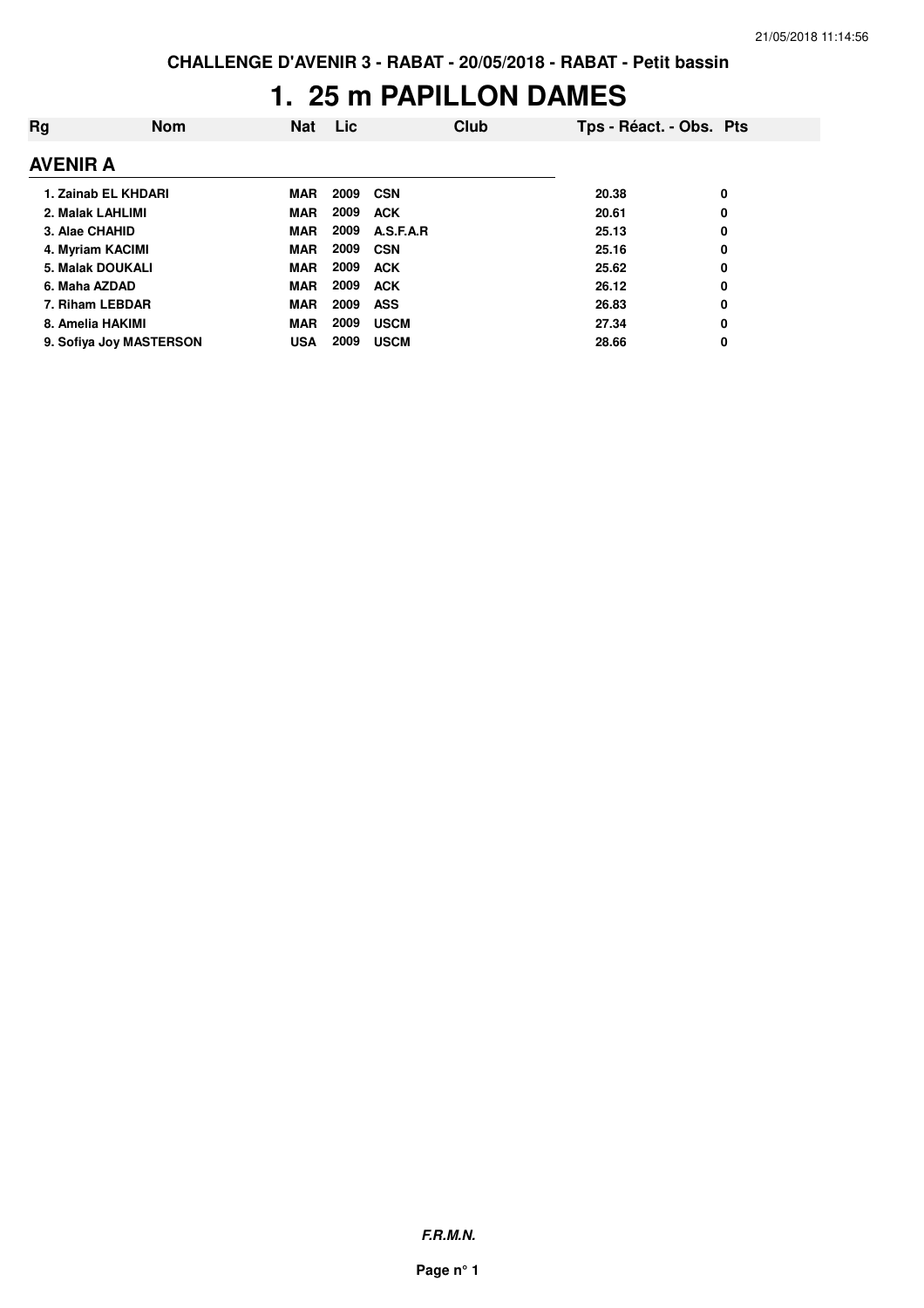### **2. 25 m PAPILLON MESSIEURS**

| Rg              | <b>Nom</b>                 | <b>Nat</b> | <b>Lic</b> | Club             | Tps - Réact. - Obs. Pts |   |
|-----------------|----------------------------|------------|------------|------------------|-------------------------|---|
| <b>AVENIR A</b> |                            |            |            |                  |                         |   |
|                 | 1. Souhail AISSAOUI        | <b>MAR</b> | 2009       | CNN              | 21.64                   | 0 |
|                 | 2. Mohamed Taha EL MEJDOUB | <b>MAR</b> | 2009       | ASS              | 22.56                   | 0 |
|                 | 3. Mohamed IIvas BELKADI   | <b>MAR</b> | 2009       | <b>A.S.F.A.R</b> | 23.42                   | 0 |
|                 | 4. Youssef FEKHARI         | <b>MAR</b> | 2009       | A.S.F.A.R        | 24.58                   | 0 |
|                 | 5. Sirage HAFIANE          | <b>MAR</b> | 2009       | <b>ACK</b>       | 26.66                   | 0 |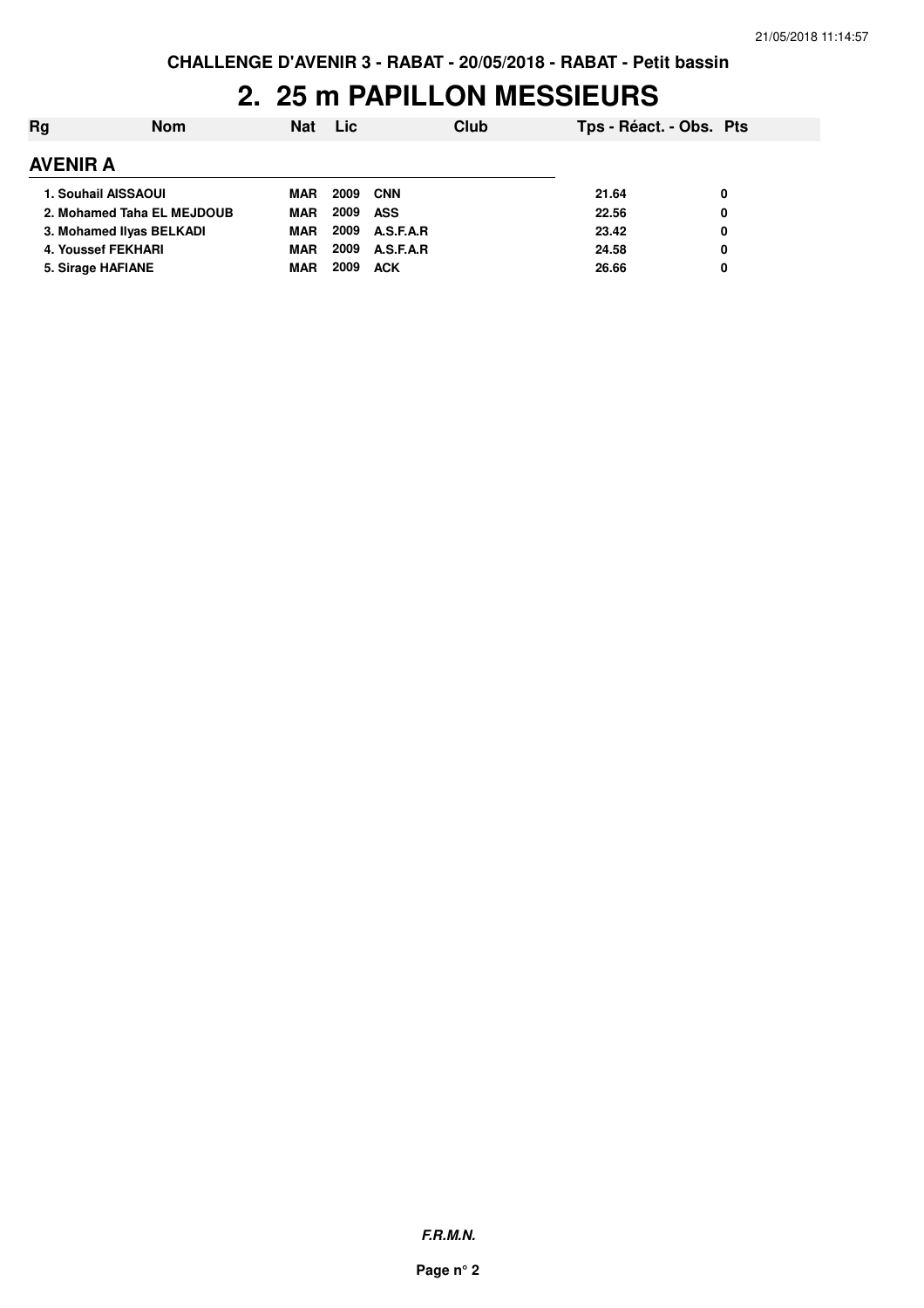#### **3. 25 m NAGE LIBRE DAMES**

| Rg | <b>Nom</b>                   | <b>Nat</b> | Lic  | <b>Club</b> | Tps - Réact. - Obs. Pts |   |
|----|------------------------------|------------|------|-------------|-------------------------|---|
|    | <b>AVENIR B</b>              |            |      |             |                         |   |
|    | 1. Inas ELFAHSSI             | <b>MAR</b> | 2010 | <b>FUS</b>  | 20.21                   | 0 |
|    | 2. Oumnia LAQLIOUAL          | <b>MAR</b> | 2010 | <b>CNN</b>  | 20.81                   | 0 |
|    | 3. Ranim HADANE              | <b>MAR</b> | 2010 | <b>CNN</b>  | 20.93                   | 0 |
|    | 4. Neama BENMOUSSA           | <b>MAR</b> | 2010 | <b>CSN</b>  | 20.96                   | 0 |
|    | 5. Sahar TAYEBI              | <b>MAR</b> | 2010 | <b>FUS</b>  | 21.17                   | 0 |
|    | <b>6. Noor KANDIL</b>        | <b>MAR</b> | 2010 | <b>CNN</b>  | 21.73                   | 0 |
|    | 7. Chahd CHAHID              | <b>MAR</b> | 2010 | <b>CNN</b>  | 22.41                   | 0 |
|    | 8. Radia BENARFA             | <b>MAR</b> | 2010 | <b>FUS</b>  | 22.71                   | 0 |
|    | 9. Yara GUEDDAOUI            | <b>MAR</b> | 2010 | <b>ACK</b>  | 22.89                   | 0 |
|    | 10. Niama KASSOU             | <b>MAR</b> | 2010 | <b>CSN</b>  | 23.22                   | 0 |
|    | <b>11. Ghita BENHAIDA</b>    | <b>MAR</b> | 2011 | <b>CNN</b>  | 24.66                   | 0 |
|    | 12. Rania AQUIL              | <b>MAR</b> | 2010 | <b>ASS</b>  | 24.97                   | 0 |
|    | <b>13. Sarra EL OTMANY</b>   | <b>MAR</b> | 2011 | <b>CNN</b>  | 25.30                   | 0 |
|    | 14. Israe RHZALA             | <b>MAR</b> | 2010 | <b>FUS</b>  | 25.42                   | 0 |
|    | 15. Marwa BENBIYA            | <b>MAR</b> | 2010 | <b>ASS</b>  | 25.57                   | 0 |
|    | 16. Basma JABAR              | <b>MAR</b> | 2011 | <b>CNN</b>  | 26.06                   | 0 |
|    | 17. Malak SAIIDI             | <b>MAR</b> | 2010 | A.S.F.A.R   | 26.08                   | 0 |
|    | <b>18. Rime CHAQRANI</b>     | <b>MAR</b> | 2010 | A.S.F.A.R   | 26.13                   | 0 |
|    | 19. Aya BERRAZZOUK           | <b>MAR</b> | 2010 | A.S.F.A.R   | 26.18                   | 0 |
|    | <b>20. Malak HACHIMI</b>     | <b>MAR</b> | 2010 | A.S.F.A.R   | 26.37                   | 0 |
|    | 21. Salma EL GHAZOUANI       | <b>MAR</b> | 2010 | A.S.F.A.R   | 26.58                   | 0 |
|    | 22. Iness EL HAJJI           | <b>MAR</b> | 2010 | <b>CNN</b>  | 26.74                   | 0 |
|    | 23. Yasmine AIT HAMMOU       | <b>MAR</b> | 2011 | <b>ASS</b>  | 27.65                   | 0 |
|    | 24. Iness TAHIR              | <b>MAR</b> | 2010 | <b>CSN</b>  | 28.35                   | 0 |
|    | 25. Romayssae HAMMOUGUA      | <b>MAR</b> | 2011 | <b>CSN</b>  | 28.37                   | 0 |
|    | 26. Zeineb ENNAMIRI          | <b>MAR</b> | 2010 | <b>KAC</b>  | 28.77                   | 0 |
|    | 27. Laila ADDAB              | <b>MAR</b> | 2010 | <b>CNK</b>  | 29.02                   | 0 |
|    | 28. Maryam BERRAZZOUK        | <b>MAR</b> | 2010 | A.S.F.A.R   | 29.75                   | 0 |
|    | 29. Lina BRIKA               | <b>MAR</b> | 2011 | <b>CNK</b>  | 31.73                   | 0 |
|    | NC. Alaa BELHAJ              | <b>MAR</b> | 2010 | <b>CNN</b>  | Frf n.d.                |   |
|    | <b>NC. Khaoula BENHILA</b>   | <b>MAR</b> | 2011 | <b>CNK</b>  | Frf n.d.                |   |
|    | <b>NC. Yasmine REZZOUGUI</b> | <b>MAR</b> | 2010 | <b>CNK</b>  | Frf n.d.                |   |
|    | <b>NC. Lina LACHGAR</b>      | <b>MAR</b> | 2010 | <b>CSN</b>  | Frf n.d.                |   |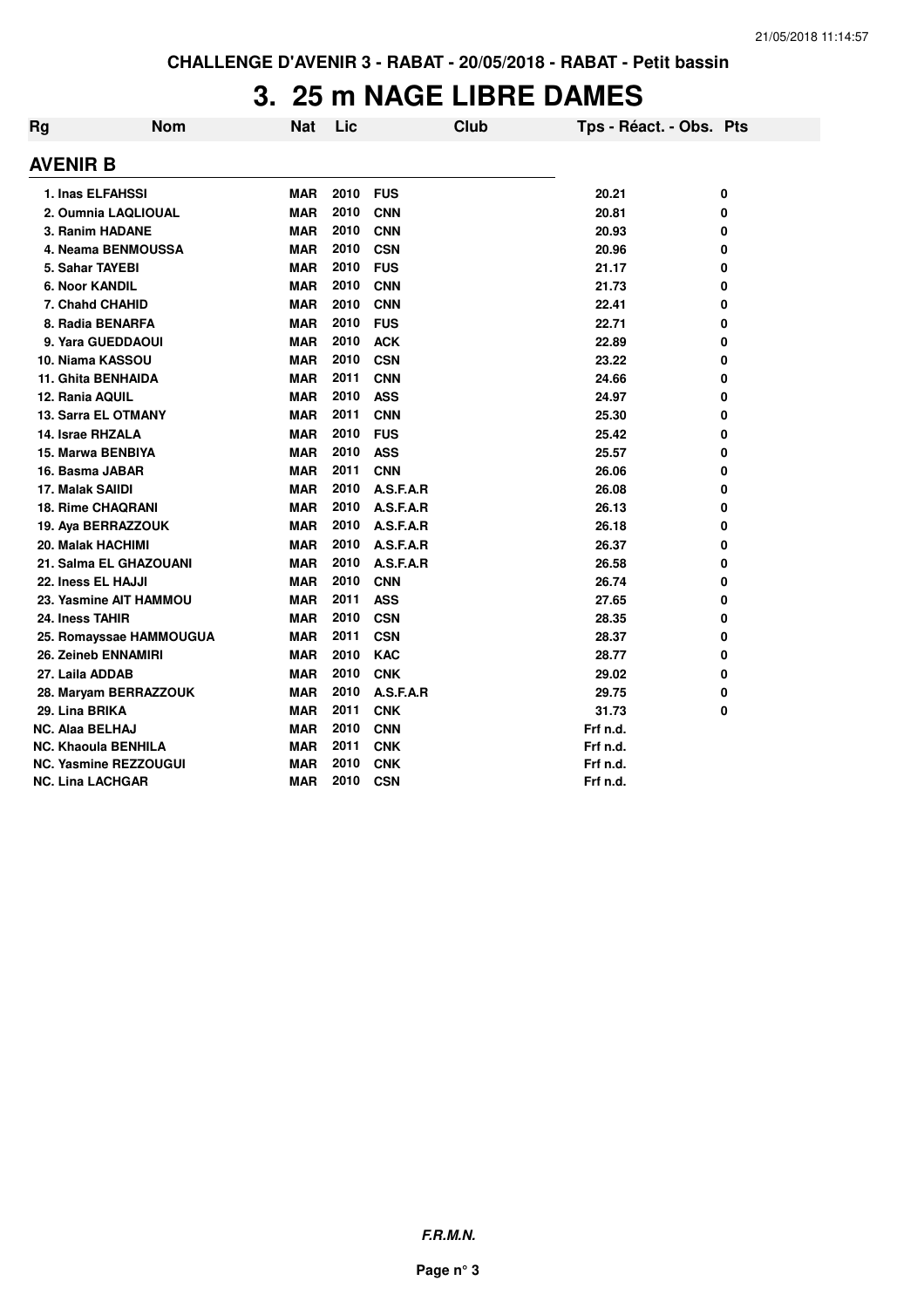### **4. 25 m NAGE LIBRE MESSIEURS**

| Rg | <b>Nom</b>                         | Nat        | Lic  |             | <b>Club</b> | Tps - Réact. - Obs. Pts |   |
|----|------------------------------------|------------|------|-------------|-------------|-------------------------|---|
|    | AVENIR B                           |            |      |             |             |                         |   |
|    | 1. Houssam Badreddine MAACH        | <b>MAR</b> | 2010 | <b>CNN</b>  |             | 17.10                   | 0 |
|    | 2. Omar ILGUIM                     | <b>MAR</b> | 2010 | <b>CNN</b>  |             | 17.87                   | 0 |
|    | 3. Mohamed Nizar BOUAYAD           | <b>MAR</b> | 2010 | <b>CNN</b>  |             | 20.22                   | 0 |
|    | 4. Mohamed Reda TIKKI              | <b>MAR</b> | 2010 | <b>ASS</b>  |             | 20.55                   | 0 |
|    | 5. Rayane NADIR                    | <b>MAR</b> | 2010 | <b>ASS</b>  |             | 20.82                   | 0 |
|    | 6. Badr LAKHAL                     | <b>MAR</b> | 2011 | <b>CNN</b>  |             | 21.33                   | 0 |
|    | <b>7. Saad MOUSTAHSSINE</b>        | <b>MAR</b> | 2010 | <b>FUS</b>  |             | 21.69                   | 0 |
|    | 8. Mahdi QARRO                     | <b>MAR</b> | 2010 | <b>KAC</b>  |             | 21.91                   | 0 |
|    | 9. Imrane EL YACOUTI               | <b>MAR</b> | 2011 | <b>FUS</b>  |             | 21.96                   | 0 |
|    | 10. Nour Islam HADDI               | <b>MAR</b> | 2010 | A.S.F.A.R   |             | 22.11                   | 0 |
|    | <b>11. Mohamed Anas ELAMRANI</b>   | <b>MAR</b> | 2011 | <b>CNN</b>  |             | 22.19                   | 0 |
|    | 12. Othmane TARMIDI                | <b>MAR</b> | 2010 | <b>CNN</b>  |             | 22.22                   | 0 |
|    | 13. Mohamed Taha EL KALAI          | <b>MAR</b> | 2010 | <b>ASS</b>  |             | 22.24                   | 0 |
|    | 14. Yassine BOUKHARI               | <b>MAR</b> | 2010 | <b>CNN</b>  |             | 22.38                   | 0 |
|    | 15. Houssam Eddine OBILAT          | <b>MAR</b> | 2010 | <b>CSN</b>  |             | 22.51                   | 0 |
|    | <b>16. Mohamed Anir OULAHYANE</b>  | <b>MAR</b> | 2010 | <b>USCM</b> |             | 22.57                   | 0 |
|    | 17. Ilyasse LEBDAR                 | <b>MAR</b> | 2011 | <b>ASS</b>  |             | 22.60                   | 0 |
|    | 18. Zoubeir NEJJAR                 | <b>MAR</b> | 2010 | <b>USCM</b> |             | 22.61                   | 0 |
|    | 19. Jad LEMGADDAR                  | <b>MAR</b> | 2010 | A.S.F.A.R   |             | 22.77                   | 0 |
|    | 20. Mohamed Rayane BENTALEB        | MAR        | 2010 | <b>FUS</b>  |             | 22.81                   | 0 |
|    | 21. Gaaith MADANI                  | <b>MAR</b> | 2010 | <b>IRT</b>  |             | 23.18                   | 0 |
|    | <b>22. Anas BENKADDOUR</b>         | <b>MAR</b> | 2010 | <b>CNN</b>  |             | 23.39                   | 0 |
|    | 23. Moaad AJOUAD                   | MAR        | 2010 | <b>ACK</b>  |             | 23.41                   | 0 |
|    | 24. Adam Waleed EL HARCHAOUI       | MAR        | 2010 | <b>FUS</b>  |             | 23.42                   | 0 |
|    | 25. Abdelhay LAFRIKI               | <b>MAR</b> | 2010 | A.S.F.A.R   |             | 23.50                   | 0 |
|    | 26. Ismail SLIMANI                 | <b>MAR</b> | 2010 | <b>USCM</b> |             | 23.55                   | 0 |
|    | 27. Mohamed BOUDZA                 | MAR        | 2010 | A.S.F.A.R   |             | 23.67                   | 0 |
|    | 28. Mohamed Amine KHAOULAF         | MAR        | 2010 | <b>CSN</b>  |             | 23.69                   | 0 |
|    | 29. Haroune TNEAMOU                | <b>MAR</b> | 2010 | <b>CSN</b>  |             | 23.96                   | 0 |
|    | 30. Ahmed Zajer KARROUK BAAYL      | MAR        | 2010 | <b>CNK</b>  |             | 24.03                   | 0 |
|    | 31. Ilyasse JABRAOUI               | <b>MAR</b> | 2010 | <b>CNN</b>  |             | 24.31                   | 0 |
|    | 32. Abdelali BELKHOUAJA            | <b>MAR</b> | 2010 | <b>CNK</b>  |             | 24.67                   | 0 |
|    | <b>33. Ahmed TOUIMI BENJELLOUN</b> | MAR        | 2010 | <b>ASS</b>  |             | 25.69                   | 0 |
|    | 34. Ilyass BENAJJI                 | MAR        | 2010 | IRT         |             | 25.96                   | 0 |
|    | 35. Salaheddine BOUROUYNE          | <b>MAR</b> | 2010 | <b>ACK</b>  |             | 26.32                   | 0 |
|    | 36. Yahya EL GADIRI                | <b>MAR</b> | 2011 | <b>ASS</b>  |             | 26.73                   | 0 |
|    | 37. Yahya YAHYAOUI                 | <b>MAR</b> | 2010 | <b>CNK</b>  |             | 28.05                   | 0 |
|    | 38. Ilyas NUIJI                    | <b>MAR</b> | 2010 | <b>FUS</b>  |             | 28.19                   | 0 |
|    | 39. Wissam TNEAMOU                 | <b>MAR</b> | 2011 | <b>CSN</b>  |             | 29.51                   | 0 |
|    | 39. Adam BESSI                     | MAR        | 2010 | KAC         |             | 29.51                   | 0 |
|    | 41. Chadi BOUCHEKIF                | <b>MAR</b> | 2010 | A.S.F.A.R   |             | 31.11                   | 0 |
|    | 42. Yahia EL MALHI EL JAOUHARI     | <b>MAR</b> | 2010 | A.S.F.A.R   |             | 31.47                   | 0 |
|    | NC. Bassim BOUCHTI                 | <b>MAR</b> | 2010 | <b>CNN</b>  |             | Frf n.d.                |   |
|    | <b>NC. Jad AIT BENHAR</b>          | <b>MAR</b> | 2010 | <b>CNK</b>  |             | Frf n.d.                |   |
|    | <b>NC. Achraf SAKHSOUKH</b>        | <b>MAR</b> | 2011 | <b>CSN</b>  |             | Frf n.d.                |   |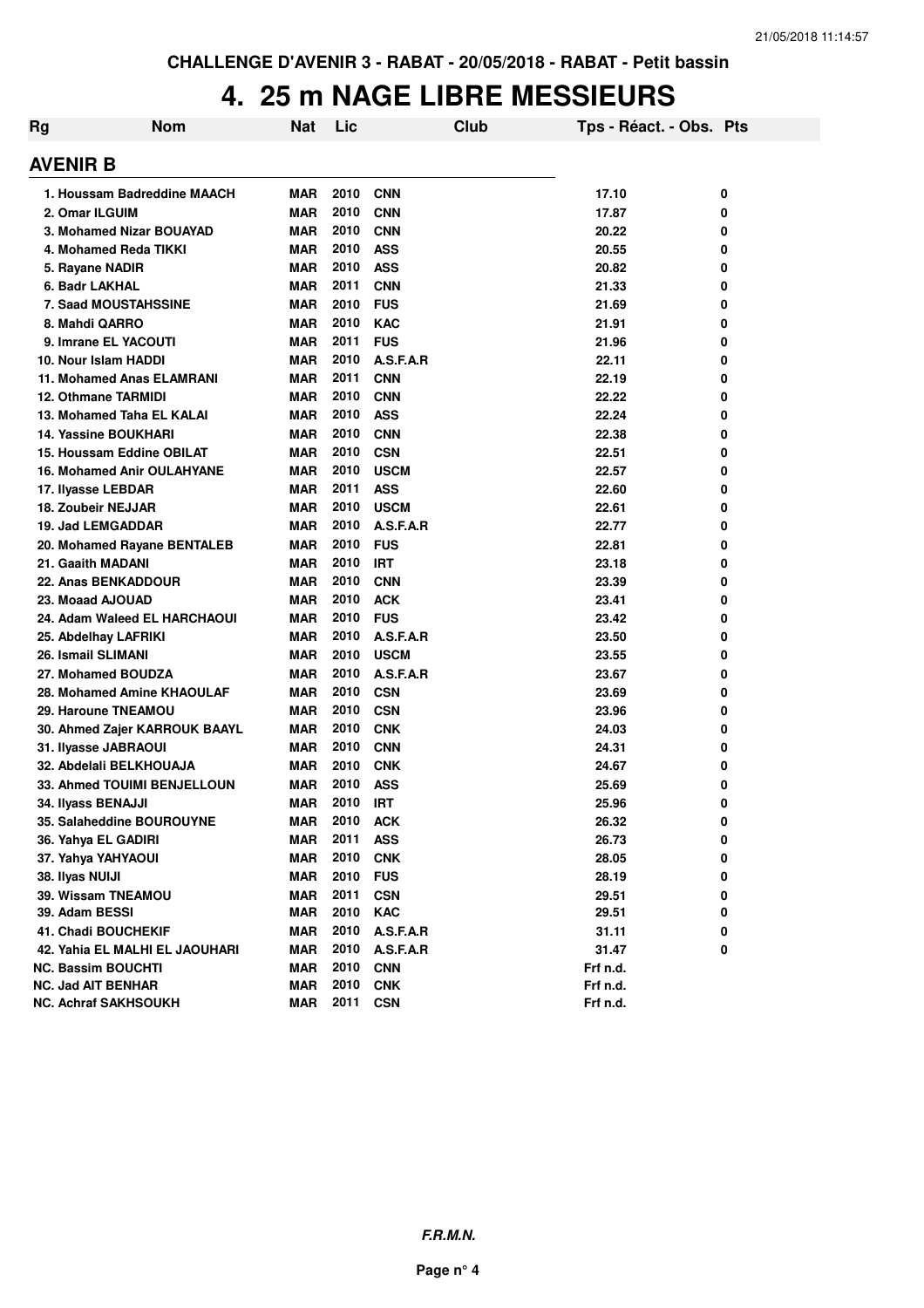## **5. 50 m NAGE LIBRE DAMES**

| Rg | <b>Nom</b>                   | <b>Nat</b> | Lic  | <b>Club</b> | Tps - Réact. - Obs. Pts |     |
|----|------------------------------|------------|------|-------------|-------------------------|-----|
|    | AVENIR A                     |            |      |             |                         |     |
|    | 1. Abir SAHTARI              | MAR        | 2009 | <b>KAC</b>  | 40.54                   | 200 |
|    | 2. Marwa BARAKAT             | <b>MAR</b> | 2009 | <b>CNN</b>  | 41.60                   | 185 |
|    | <b>3. Ghita BENSLIMANE</b>   | <b>MAR</b> | 2009 | <b>CNN</b>  | 41.66                   | 184 |
|    | 4. Ghita KHARMICH            | <b>MAR</b> | 2009 | <b>CNN</b>  | 42.84                   | 170 |
|    | 4. Arbab ELKHADIR            | <b>MAR</b> | 2009 | <b>KAC</b>  | 42.84                   | 170 |
|    | 6. Malak LAHLIMI             | <b>MAR</b> | 2009 | <b>ACK</b>  | 43.27                   | 164 |
|    | 7. Myriam KACIMI             | <b>MAR</b> | 2009 | <b>CSN</b>  | 45.79                   | 139 |
|    | 8. Ghita MOUMNI              | <b>MAR</b> | 2009 | <b>FUS</b>  | 46.55                   | 132 |
|    | 9. Aya CHAHID                | <b>MAR</b> | 2009 | A.S.F.A.R   | 46.63                   | 131 |
|    | 10. Douae ABETTI             | <b>MAR</b> | 2009 | <b>FUS</b>  | 46.73                   | 130 |
|    | 11. Meriem SEDDATI           | <b>MAR</b> | 2009 | <b>KAC</b>  | 46.93                   | 129 |
|    | <b>12. Syrine BOUTRACHEH</b> | <b>MAR</b> | 2009 | <b>CNN</b>  | 47.05                   | 128 |
|    | 13. Lamiae EL HADDAD         | <b>MAR</b> | 2009 | A.S.F.A.R   | 47.40                   | 125 |
|    | <b>14. Merwa AITBELAID</b>   | <b>MAR</b> | 2009 | <b>CSN</b>  | 48.06                   | 120 |
|    | 15. Lina TAHIR               | <b>MAR</b> | 2009 | <b>KAC</b>  | 48.49                   | 117 |
|    | <b>16. Rim ALOUACH</b>       | <b>MAR</b> | 2009 | <b>ASS</b>  | 49.33                   | 111 |
|    | 17. Lina BOUZAGBAH           | <b>MAR</b> | 2009 | <b>FUS</b>  | 49.37                   | 111 |
|    | 18. Riham LEBDAR             | <b>MAR</b> | 2009 | <b>ASS</b>  | 49.47                   | 110 |
|    | 19. Meryem BAMHAOUED         | <b>MAR</b> | 2009 | A.S.F.A.R   | 49.63                   | 109 |
|    | 20. Lina ALLA                | <b>MAR</b> | 2009 | A.S.F.A.R   | 49.97                   | 107 |
|    | 21. Maryem BAIL              | <b>MAR</b> | 2009 | <b>CNN</b>  | 50.24                   | 105 |
|    | 22. Lilya OUKHITI            | <b>MAR</b> | 2009 | <b>FUS</b>  | 50.75                   | 102 |
|    | 23. Aya MINIYA               | <b>MAR</b> | 2009 | <b>FUS</b>  | 51.50                   | 97  |
|    | 24. Maha AZDAD               | <b>MAR</b> | 2009 | <b>ACK</b>  | 51.87                   | 95  |
|    | 25. Lina SALEM               | MAR        | 2009 | <b>USCM</b> | 52.01                   | 95  |
|    | 26. Sofiya Joy MASTERSON     | <b>USA</b> | 2009 | <b>USCM</b> | 52.22                   | 93  |
|    | 27. Noha JEKKI               | <b>MAR</b> | 2009 | <b>CSN</b>  | 52.33                   | 93  |
|    | 28. Aya SAKHRAOUI            | <b>MAR</b> | 2009 | <b>CSN</b>  | 52.44                   | 92  |
|    | 29. Nour Adoha BOUKHRIS      | <b>MAR</b> | 2009 | <b>FUS</b>  | 55.43                   | 78  |
|    | <b>30. Ines ETTOUHAMI</b>    | <b>MAR</b> | 2009 | <b>KAC</b>  | 58.06                   | 68  |
|    | 31. Hiba ELHATA              | <b>MAR</b> | 2009 | <b>FUS</b>  | 58.47                   | 66  |
|    | 32. Maryam BOUJENDAR         | <b>MAR</b> | 2009 | <b>ASS</b>  | 58.57                   | 66  |
|    | 33. Rania BALITI             | <b>MAR</b> | 2009 | <b>ACK</b>  | 1:01.76                 | 56  |
|    | 34. Nada BOULKHEIR           | <b>MAR</b> | 2009 | <b>KAC</b>  | 1:02.06                 | 55  |
|    | <b>35. Iness KHATORI</b>     | <b>MAR</b> | 2009 | A.S.F.A.R   | 1:03.48                 | 52  |
|    | 36. Kenza BENALLAL           | <b>MAR</b> | 2009 | <b>ASS</b>  | 1:03.76                 | 51  |
|    | 37. Nour RABII               | <b>MAR</b> | 2009 | <b>FUS</b>  | 1:05.35                 | 47  |
|    | 38. Maryam TILFINE           | <b>MAR</b> | 2009 | A.S.F.A.R   | 1:05.64                 | 47  |
|    | 39. Amira OUCHID             | <b>MAR</b> | 2009 | <b>KAC</b>  | 1:06.64                 | 45  |
|    | 40. Lina EL OUALI            | <b>MAR</b> | 2009 | A.S.F.A.R   | 1:10.42                 | 38  |
|    | 41. Sara FARID               | <b>MAR</b> | 2009 | A.S.F.A.R   | 1:11.72                 | 36  |
|    | <b>NC. Marwa EL OUADI</b>    | <b>MAR</b> | 2009 | <b>CNN</b>  | Frf n.d.                |     |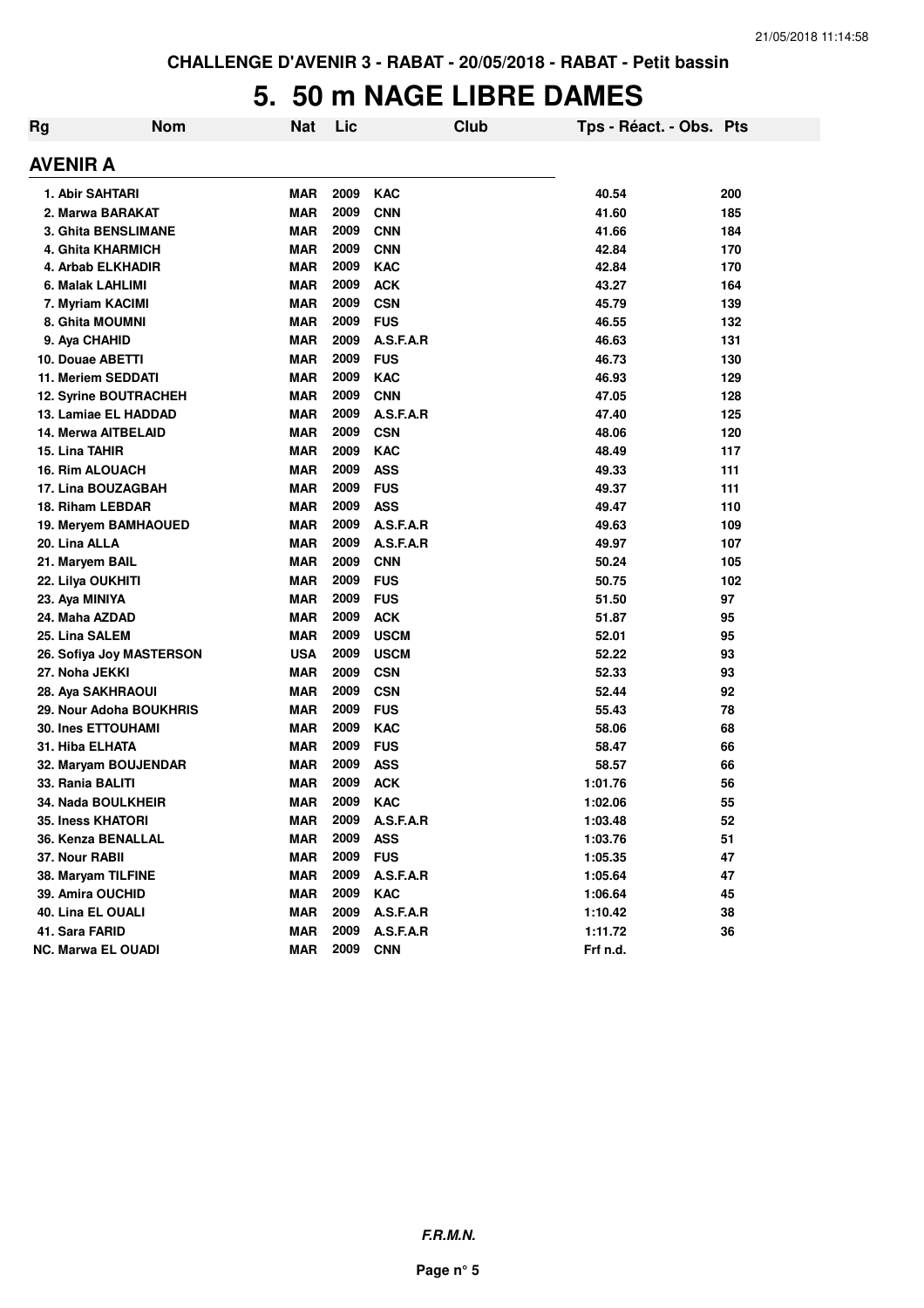### **6. 50 m NAGE LIBRE MESSIEURS**

| Rg | <b>Nom</b>                           | <b>Nat</b> | Lic  |             | <b>Club</b> | Tps - Réact. - Obs. Pts |     |
|----|--------------------------------------|------------|------|-------------|-------------|-------------------------|-----|
|    | <b>AVENIR A</b>                      |            |      |             |             |                         |     |
|    | 1. Yahya SOBHI                       | <b>MAR</b> | 2009 | <b>CNN</b>  |             | 35.71                   | 200 |
|    | 2. Sami NEJJAR                       | <b>MAR</b> | 2009 | <b>USCM</b> |             | 36.58                   | 186 |
|    | 3. Omar KAMAL                        | <b>MAR</b> | 2009 | <b>USCM</b> |             | 37.73                   | 170 |
|    | 4. Ayoub DRISSI                      | <b>MAR</b> | 2009 | <b>CSN</b>  |             | 38.13                   | 164 |
|    | 5. Ali ZAMANI                        | <b>MAR</b> | 2009 | <b>USCM</b> |             | 41.01                   | 132 |
|    | 6. Mohamed Islam GHZALA              | <b>MAR</b> | 2009 | <b>FUS</b>  |             | 41.97                   | 123 |
|    | 7. Amjad SGHIOURI ELIDRISSI          | <b>MAR</b> | 2009 | <b>CNN</b>  |             | 43.75                   | 109 |
|    | 8. Khalil AKIRTAS                    | <b>MAR</b> | 2009 | <b>FUS</b>  |             | 43.91                   | 108 |
|    | 9. Ahmed Amine CHEBIHI               | <b>MAR</b> | 2009 | <b>KAC</b>  |             | 44.22                   | 105 |
|    | <b>10. Ali EL AMRANI</b>             | <b>MAR</b> | 2009 | <b>CNN</b>  |             | 44.97                   | 100 |
|    | <b>11. Omar EL AMRAOUI</b>           | <b>MAR</b> | 2009 | A.S.F.A.R   |             | 47.54                   | 85  |
|    | 12. Aymane NAIT MBARK                | <b>MAR</b> | 2009 | <b>CNN</b>  |             | 47.67                   | 84  |
|    | 13. Mohamed EL KACIMI                | <b>MAR</b> | 2009 | <b>CNN</b>  |             | 47.74                   | 84  |
|    | 14. Ahmed Yahya DAHMANI              | <b>MAR</b> | 2009 | <b>ASS</b>  |             | 47.84                   | 83  |
|    | <b>15. Abdellatif LADIMAT</b>        | <b>MAR</b> | 2009 | <b>CNN</b>  |             | 47.92                   | 83  |
|    | 16. Sirage HAFIANE                   | <b>MAR</b> | 2009 | <b>ACK</b>  |             | 48.57                   | 79  |
|    | <b>17. Tikhon TSINAMDZGVRISHVILI</b> | <b>RUS</b> | 2009 | <b>ASS</b>  |             | 48.87                   | 78  |
|    | <b>18. Mohamed Selim BENCHEKROUN</b> | <b>MAR</b> | 2009 | <b>CNN</b>  |             | 49.36                   | 76  |
|    | 19. Mohamed Said BENAMAR             | <b>MAR</b> | 2009 | <b>KAC</b>  |             | 49.71                   | 74  |
|    | 20. Rayane BARAKAT                   | <b>MAR</b> | 2009 | <b>ASS</b>  |             | 50.35                   | 71  |
|    | 21. Albaraa ESSAIHI                  | <b>MAR</b> | 2009 | <b>ASS</b>  |             | 51.43                   | 67  |
|    | <b>22. Nizar LAMCHICHI</b>           | <b>MAR</b> | 2009 | <b>FUS</b>  |             | 51.65                   | 66  |
|    | 23. Omar FOUKAHY                     | <b>MAR</b> | 2009 | <b>FUS</b>  |             | 52.57                   | 62  |
|    | 24. Rayane HASSOUN                   | <b>MAR</b> | 2009 | <b>CSN</b>  |             | 53.84                   | 58  |
|    | 25. Yahya MOUNZIH                    | <b>MAR</b> | 2009 | <b>ASS</b>  |             | 53.85                   | 58  |
|    | 26. Nassim EL AOUSSI                 | <b>MAR</b> | 2009 | A.S.F.A.R   |             | 54.64                   | 56  |
|    | 27. Rayane QARRO                     | <b>MAR</b> | 2009 | <b>KAC</b>  |             | 54.71                   | 55  |
|    | 28. Ilyas LAMGHARI                   | <b>MAR</b> | 2009 | <b>FUS</b>  |             | 54.87                   | 55  |
|    | 29. Badereddine ELHACHEMI            | <b>MAR</b> | 2009 | <b>ASS</b>  |             | 56.56                   | 50  |
|    | 30. Nazih SAADI                      | <b>MAR</b> | 2009 | A.S.F.A.R   |             | 56.87                   | 49  |
|    | 31. Mehdi LAKHAL                     | <b>MAR</b> | 2009 | <b>CNN</b>  |             | 1:05.16                 | 33  |
|    | <b>NC. Marwane SALHI</b>             | <b>MAR</b> | 2009 | <b>CNK</b>  |             | Frf n.d.                |     |
|    | NC. Adam EBRAHIMI                    | <b>MAR</b> | 2009 | <b>CNN</b>  |             | Frf n.d.                |     |
|    | <b>NC. Mohamed HIBAOUI</b>           | <b>MAR</b> | 2009 | <b>CSN</b>  |             | Frf n.d.                |     |
|    | NC. Ilyas HADRI                      | <b>MAR</b> | 2009 | <b>CSN</b>  |             | Frf n.d.                |     |
|    | <b>NC. Adnane LAHBOUB</b>            | <b>MAR</b> | 2009 | <b>USCM</b> |             | Frf n.d.                |     |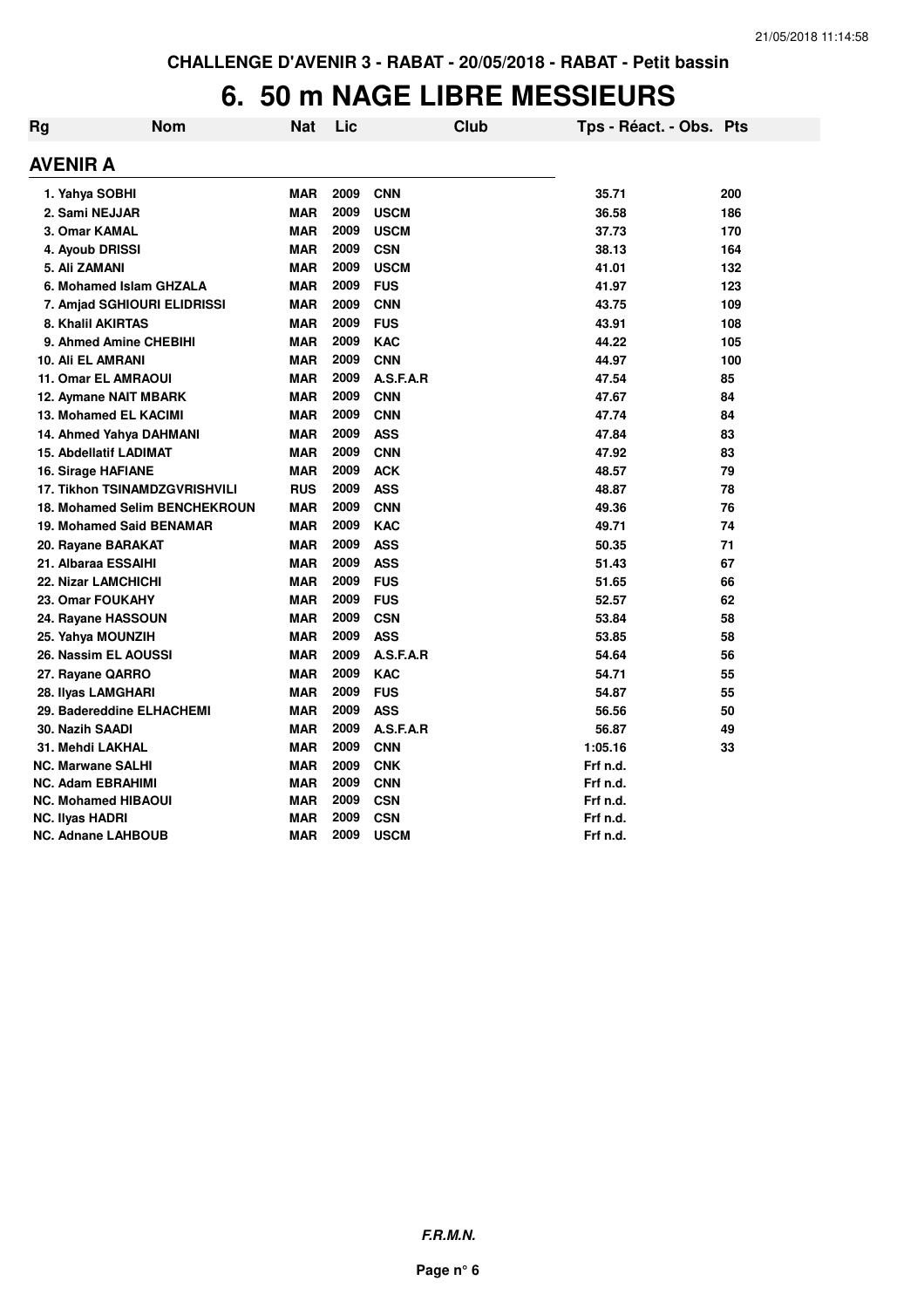# **7. 25 m BRASSE DAMES**

| Rg                    | <b>Nom</b> | <b>Nat</b> | <b>Lic</b> |                | Club | Tps - Réact. - Obs. Pts |   |
|-----------------------|------------|------------|------------|----------------|------|-------------------------|---|
| <b>AVENIR B</b>       |            |            |            |                |      |                         |   |
| 1. Rime CHAQRANI      |            | MAR        |            | 2010 A.S.F.A.R |      | 30.66                   |   |
| 2. Rania AQUIL        |            | MAR        | 2010       | ASS            |      | 33.19                   | 0 |
| 3. Jana HAKIMI        |            | <b>MAR</b> | 2011       | <b>USCM</b>    |      | 34.05                   | 0 |
| 4. Yasmine AIT HAMMOU |            | MAR        | 2011       | <b>ASS</b>     |      | 48.06                   |   |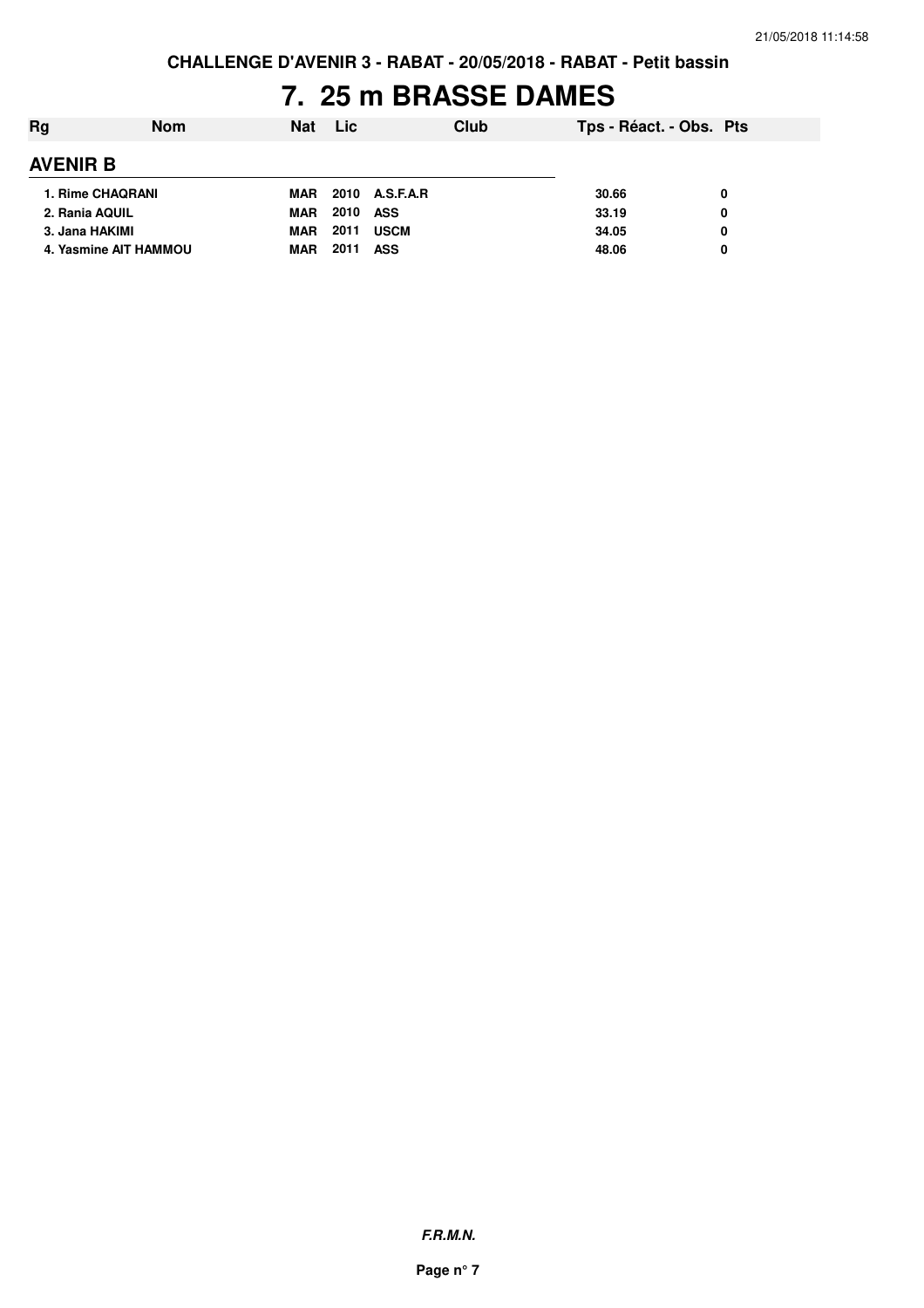#### **8. 25 m BRASSE MESSIEURS**

| Rg                 | <b>Nom</b>                    | Nat        | Lic  | Club       | Tps - Réact. - Obs. Pts |   |
|--------------------|-------------------------------|------------|------|------------|-------------------------|---|
| <b>AVENIR B</b>    |                               |            |      |            |                         |   |
|                    | 1. Mohamed Reda TIKKI         | <b>MAR</b> | 2010 | <b>ASS</b> | 24.25                   | 0 |
| 2. Moaad AJOUAD    |                               | <b>MAR</b> | 2010 | <b>ACK</b> | 25.67                   | 0 |
|                    | 3. Yassine BOUKHARI           | <b>MAR</b> | 2010 | <b>CNN</b> | 26.03                   | 0 |
|                    | 4. Mohamed Amine KHAOULAF     | <b>MAR</b> | 2010 | <b>CSN</b> | 27.36                   | 0 |
| 5. Mahdi QARRO     |                               | <b>MAR</b> | 2010 | <b>KAC</b> | 27.80                   | 0 |
|                    | 6. Abdelhay LAFRIKI           | <b>MAR</b> | 2010 | A.S.F.A.R  | 27.86                   | 0 |
|                    | 7. Ahmed TOUIMI BENJELLOUN    | <b>MAR</b> | 2010 | <b>ASS</b> | 29.34                   | 0 |
|                    | 8. Yahia EL MALHI EL JAOUHARI | <b>MAR</b> | 2010 | A.S.F.A.R  | 30.43                   | 0 |
|                    | 9. Mohamed Taha EL KALAI      | <b>MAR</b> | 2010 | <b>ASS</b> | 31.85                   | 0 |
| 10. Ilyasse LEBDAR |                               | <b>MAR</b> | 2011 | <b>ASS</b> | 32.12                   | 0 |
| 11. Adam BESSI     |                               | <b>MAR</b> | 2010 | <b>KAC</b> | 33.17                   | 0 |
|                    | 12. Ahmed Zajer KARROUK BAAYL | <b>MAR</b> | 2010 | <b>CNK</b> | 36.45                   | 0 |
|                    | 13. Yahya EL GADIRI           | <b>MAR</b> | 2011 | <b>ASS</b> | 40.62                   | 0 |
|                    | <b>NC. Imrane EL YACOUTI</b>  | <b>MAR</b> | 2011 | <b>FUS</b> | Dsg NI                  | 0 |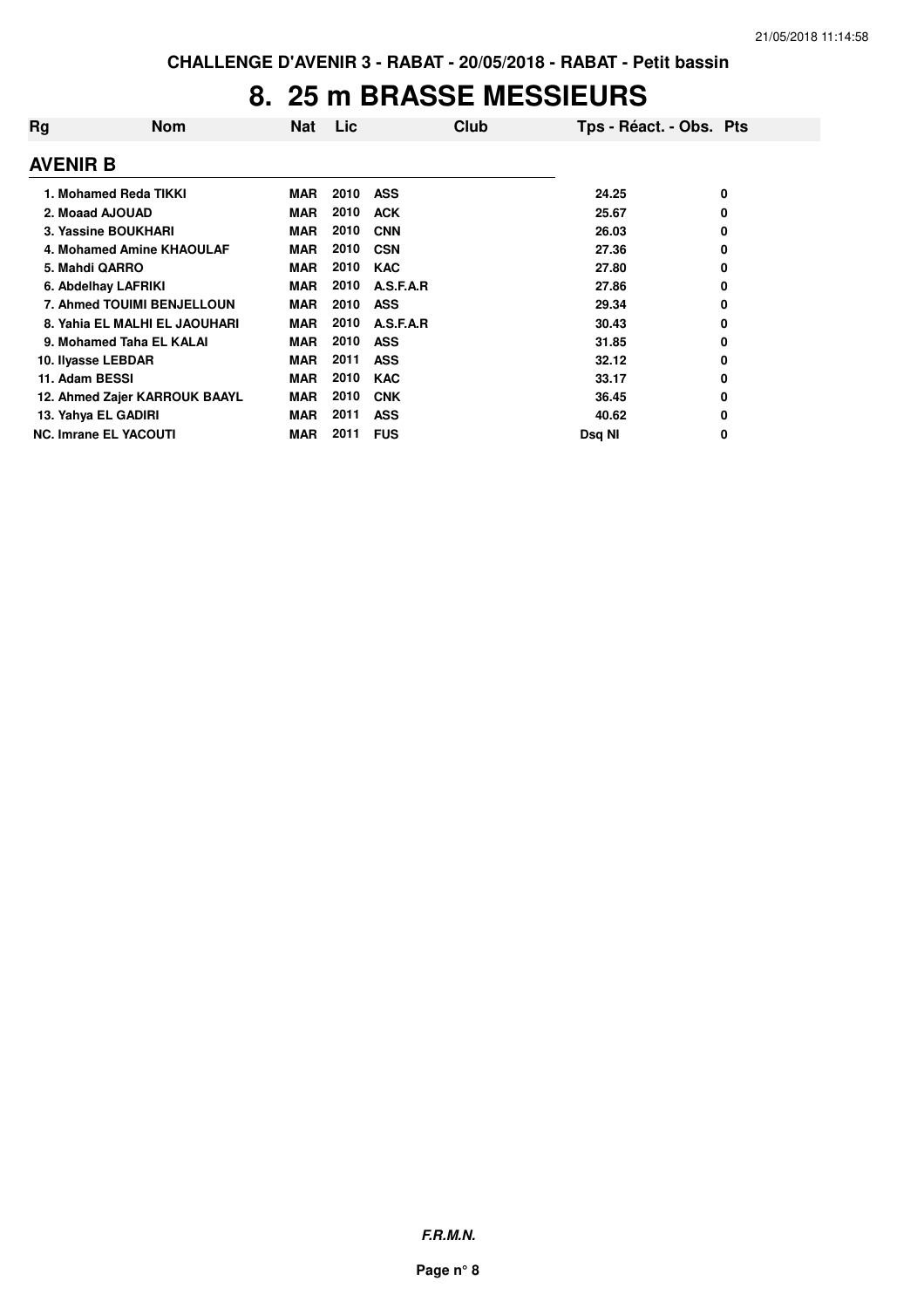# **9. 50 m BRASSE DAMES**

| Rg                      | <b>Nom</b>               | <b>Nat</b> | Lic  | Club        | Tps - Réact. - Obs. Pts |     |
|-------------------------|--------------------------|------------|------|-------------|-------------------------|-----|
| <b>AVENIR A</b>         |                          |            |      |             |                         |     |
|                         | 1. Meryem EL ALAMI       | <b>MAR</b> | 2009 | <b>FUS</b>  | 56.29                   | 149 |
|                         | 2. Merwa AITBELAID       | <b>MAR</b> | 2009 | <b>CSN</b>  | 57.50                   | 139 |
|                         | <b>3. Ghita KHARMICH</b> | <b>MAR</b> | 2009 | <b>CNN</b>  | 57.52                   | 139 |
|                         | 4. Zainab EL KHDARI      | <b>MAR</b> | 2009 | <b>CSN</b>  | 58.40                   | 133 |
| 5. Amelia HAKIMI        |                          | <b>MAR</b> | 2009 | <b>USCM</b> | 58.87                   | 130 |
| 6. Ghita FATIH          |                          | <b>MAR</b> | 2009 | A.S.F.A.R   | 59.27                   | 127 |
| 7. Rim ALOUACH          |                          | MAR        | 2009 | <b>ASS</b>  | 1:00.28                 | 121 |
|                         | 8. Lina BOUZAGBAH        | <b>MAR</b> | 2009 | <b>FUS</b>  | 1:04.10                 | 100 |
| 9. Malak DOUKALI        |                          | <b>MAR</b> | 2009 | <b>ACK</b>  | 1:05.88                 | 92  |
| <b>10. Sara KAIMECH</b> |                          | <b>MAR</b> | 2009 | A.S.F.A.R   | 1:07.34                 | 87  |
|                         | 11. Maryam BOUJENDAR     | <b>MAR</b> | 2009 | <b>ASS</b>  | 1:07.50                 | 86  |
| 12. Lina TAHIR          |                          | <b>MAR</b> | 2009 | <b>KAC</b>  | 1:07.79                 | 85  |
| 13. Lina EL OUALI       |                          | <b>MAR</b> | 2009 | A.S.F.A.R   | 1:07.87                 | 85  |
| 14. Maryam TILFINE      |                          | <b>MAR</b> | 2009 | A.S.F.A.R   | 1:10.57                 | 75  |
| 15. Alae CHAHID         |                          | <b>MAR</b> | 2009 | A.S.F.A.R   | 1:12.13                 | 70  |
|                         | 16. Kenza BENALLAL       | <b>MAR</b> | 2009 | <b>ASS</b>  | 1:19.52                 | 52  |
| 17. Sara FARID          |                          | <b>MAR</b> | 2009 | A.S.F.A.R   | 1:21.98                 | 48  |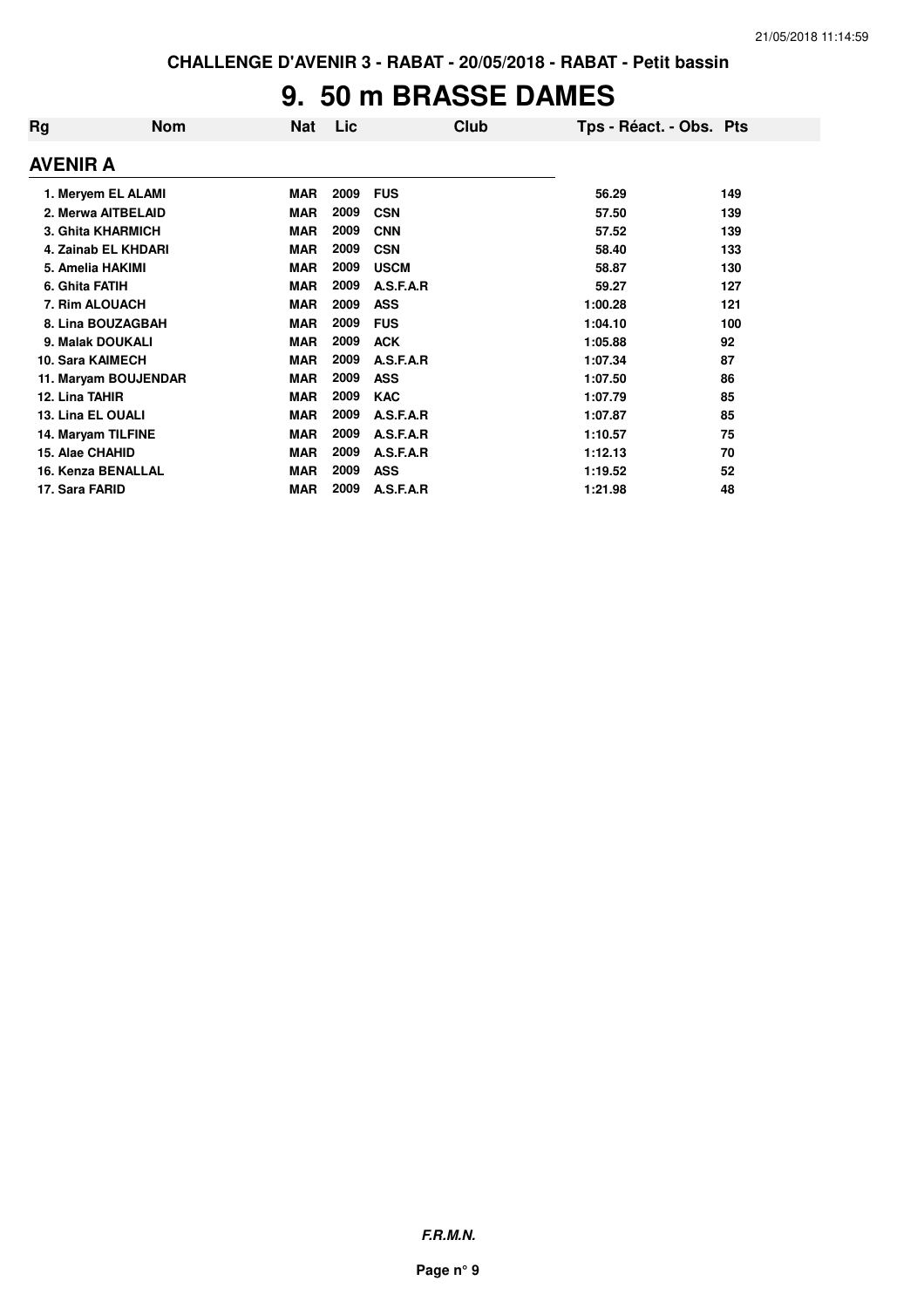### **10. 50 m BRASSE MESSIEURS**

| Rg              | <b>Nom</b>                 | <b>Nat</b> | Lic  | Club        | Tps - Réact. - Obs. Pts |     |
|-----------------|----------------------------|------------|------|-------------|-------------------------|-----|
| AVENIR A        |                            |            |      |             |                         |     |
|                 | 1. Sami NEJJAR             | <b>MAR</b> | 2009 | <b>USCM</b> | 55.10                   | 113 |
|                 | 2. Salaheddine ELHACHEMI   | <b>MAR</b> | 2009 | <b>ASS</b>  | 56.33                   | 106 |
|                 | 3. Yahya SOBHI             | <b>MAR</b> | 2009 | <b>CNN</b>  | 57.17                   | 101 |
|                 | 4. Mohamed Ilyas BELKADI   | <b>MAR</b> | 2009 | A.S.F.A.R   | 57.66                   | 98  |
|                 | 5. Mohamed Said BENAMAR    | <b>MAR</b> | 2009 | <b>KAC</b>  | 57.94                   | 97  |
|                 | 6. Mohamed Taha EL MEJDOUB | <b>MAR</b> | 2009 | <b>ASS</b>  | 58.27                   | 95  |
|                 | 7. Rayane BARAKAT          | <b>MAR</b> | 2009 | <b>ASS</b>  | 59.04                   | 92  |
| 8. Adham SAID   |                            | <b>MAR</b> | 2009 | <b>USCM</b> | 59.32                   | 90  |
|                 | 9. Badereddine ELHACHEMI   | <b>MAR</b> | 2009 | <b>ASS</b>  | 1:01.97                 | 79  |
| 10. Nazih SAADI |                            | <b>MAR</b> | 2009 | A.S.F.A.R   | 1:02.38                 | 78  |
|                 | 11. Aymane JRHIRID         | <b>MAR</b> | 2009 | <b>KAC</b>  | 1:02.78                 | 76  |
|                 | <b>12. Youssef FEKHARI</b> | <b>MAR</b> | 2009 | A.S.F.A.R   | 1:02.91                 | 76  |
|                 | 13. Anas AIT BARGACH       | <b>MAR</b> | 2009 | <b>ASS</b>  | 1:03.53                 | 74  |
|                 | 14. Ayoub DRISSI           | <b>MAR</b> | 2009 | <b>CSN</b>  | 1:03.77                 | 73  |
|                 | 15. Taha LAHLOU            | <b>MAR</b> | 2009 | <b>ASS</b>  | 1:04.56                 | 70  |
|                 | 16. Rayane QARRO           | <b>MAR</b> | 2009 | <b>KAC</b>  | 1:07.12                 | 62  |
|                 | 17. Ahmed Yahya DAHMANI    | <b>MAR</b> | 2009 | <b>ASS</b>  | 1:09.19                 | 57  |

**F.R.M.N.**

**Page n° 10**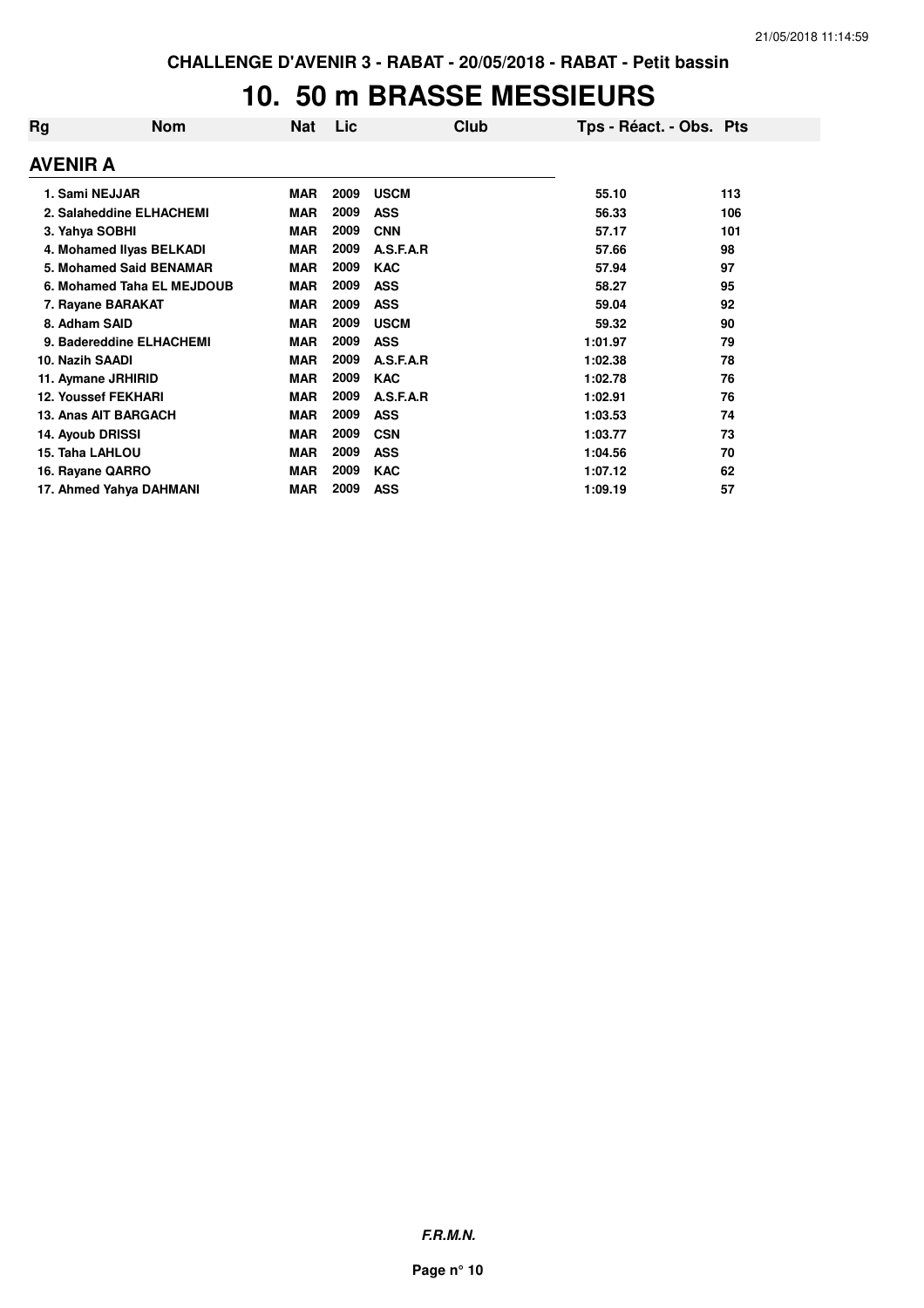# **11. 25 m DOS DAMES**

| Rg                       | <b>Nom</b>                    | <b>Nat</b> | Lic  | Club        |          | Tps - Réact. - Obs. Pts |
|--------------------------|-------------------------------|------------|------|-------------|----------|-------------------------|
| AVENIR B                 |                               |            |      |             |          |                         |
|                          | 1. Neama BENMOUSSA            | <b>MAR</b> | 2010 | <b>CSN</b>  | 25.11    | 0                       |
|                          | 2. Oumnia LAQLIOUAL           | <b>MAR</b> | 2010 | <b>CNN</b>  | 25.23    | 0                       |
| 3. Sahar TAYEBI          |                               | <b>MAR</b> | 2010 | <b>FUS</b>  | 25.32    | 0                       |
|                          | <b>4. Inas ELFAHSSI</b>       | <b>MAR</b> | 2010 | <b>FUS</b>  | 25.63    | 0                       |
|                          | 5. Yara GUEDDAOUI             | <b>MAR</b> | 2010 | <b>ACK</b>  | 25.98    | 0                       |
|                          | 6. Radia BENARFA              | <b>MAR</b> | 2010 | <b>FUS</b>  | 26.33    | 0                       |
|                          | 7. Zeineb ENNAMIRI            | <b>MAR</b> | 2010 | <b>KAC</b>  | 26.97    | 0                       |
| 8. Noor KANDIL           |                               | <b>MAR</b> | 2010 | <b>CNN</b>  | 27.65    | 0                       |
| 9. Malak SAIIDI          |                               | <b>MAR</b> | 2010 | A.S.F.A.R   | 28.01    | 0                       |
| <b>10. Chahd CHAHID</b>  |                               | <b>MAR</b> | 2010 | <b>CNN</b>  | 28.66    | 0                       |
| <b>11. Ranim HADANE</b>  |                               | <b>MAR</b> | 2010 | <b>CNN</b>  | 29.18    | 0                       |
| 12. Niama KASSOU         |                               | <b>MAR</b> | 2010 | <b>CSN</b>  | 29.27    | 0                       |
|                          | <b>13. Sarra EL OTMANY</b>    | <b>MAR</b> | 2011 | <b>CNN</b>  | 29.59    | 0                       |
| 14. Iness TAHIR          |                               | <b>MAR</b> | 2010 | <b>CSN</b>  | 29.76    | 0                       |
| <b>15. Malak HACHIMI</b> |                               | <b>MAR</b> | 2010 | A.S.F.A.R   | 29.83    | 0                       |
|                          | <b>16. Ghita BENHAIDA</b>     | <b>MAR</b> | 2011 | <b>CNN</b>  | 31.24    | 0                       |
|                          | 17. Marwa BENBIYA             | <b>MAR</b> | 2010 | <b>ASS</b>  | 31.57    | 0                       |
|                          | 18. Romayssae HAMMOUGUA       | <b>MAR</b> | 2011 | <b>CSN</b>  | 32.27    | 0                       |
| 19. Iness EL HAJJI       |                               | <b>MAR</b> | 2010 | <b>CNN</b>  | 32.36    | 0                       |
| 20. Lina BRIKA           |                               | <b>MAR</b> | 2011 | <b>CNK</b>  | 32.92    | 0                       |
| 21. Basma JABAR          |                               | <b>MAR</b> | 2011 | <b>CNN</b>  | 33.58    | 0                       |
|                          | 22. Maryam BERRAZZOUK         | <b>MAR</b> | 2010 | A.S.F.A.R   | 33.71    | 0                       |
|                          | 23. Aya BERRAZZOUK            | <b>MAR</b> | 2010 | A.S.F.A.R   | 33.96    | 0                       |
| 24. Laila ADDAB          |                               | <b>MAR</b> | 2010 | <b>CNK</b>  | 34.09    | 0                       |
| 25. Israe RHZALA         |                               | <b>MAR</b> | 2010 | <b>FUS</b>  | 35.59    | 0                       |
| 26. Jana HAKIMI          |                               | <b>MAR</b> | 2011 | <b>USCM</b> | 35.64    | 0                       |
|                          | <b>NC. Salma EL GHAZOUANI</b> | <b>MAR</b> | 2010 | A.S.F.A.R   | Frf n.d. |                         |
| <b>NC. Alaa BELHAJ</b>   |                               | <b>MAR</b> | 2010 | <b>CNN</b>  | Frf n.d. |                         |
|                          | <b>NC. Khaoula BENHILA</b>    | <b>MAR</b> | 2011 | <b>CNK</b>  | Frf n.d. |                         |
|                          | <b>NC. Yasmine REZZOUGUI</b>  | <b>MAR</b> | 2010 | <b>CNK</b>  | Frf n.d. |                         |
|                          | <b>NC. Israe NAKMOUCH</b>     | <b>MAR</b> | 2010 | <b>ACK</b>  | Frf n.d. |                         |
| NC. Lina LACHGAR         |                               | <b>MAR</b> | 2010 | <b>CSN</b>  | Frf n.d. |                         |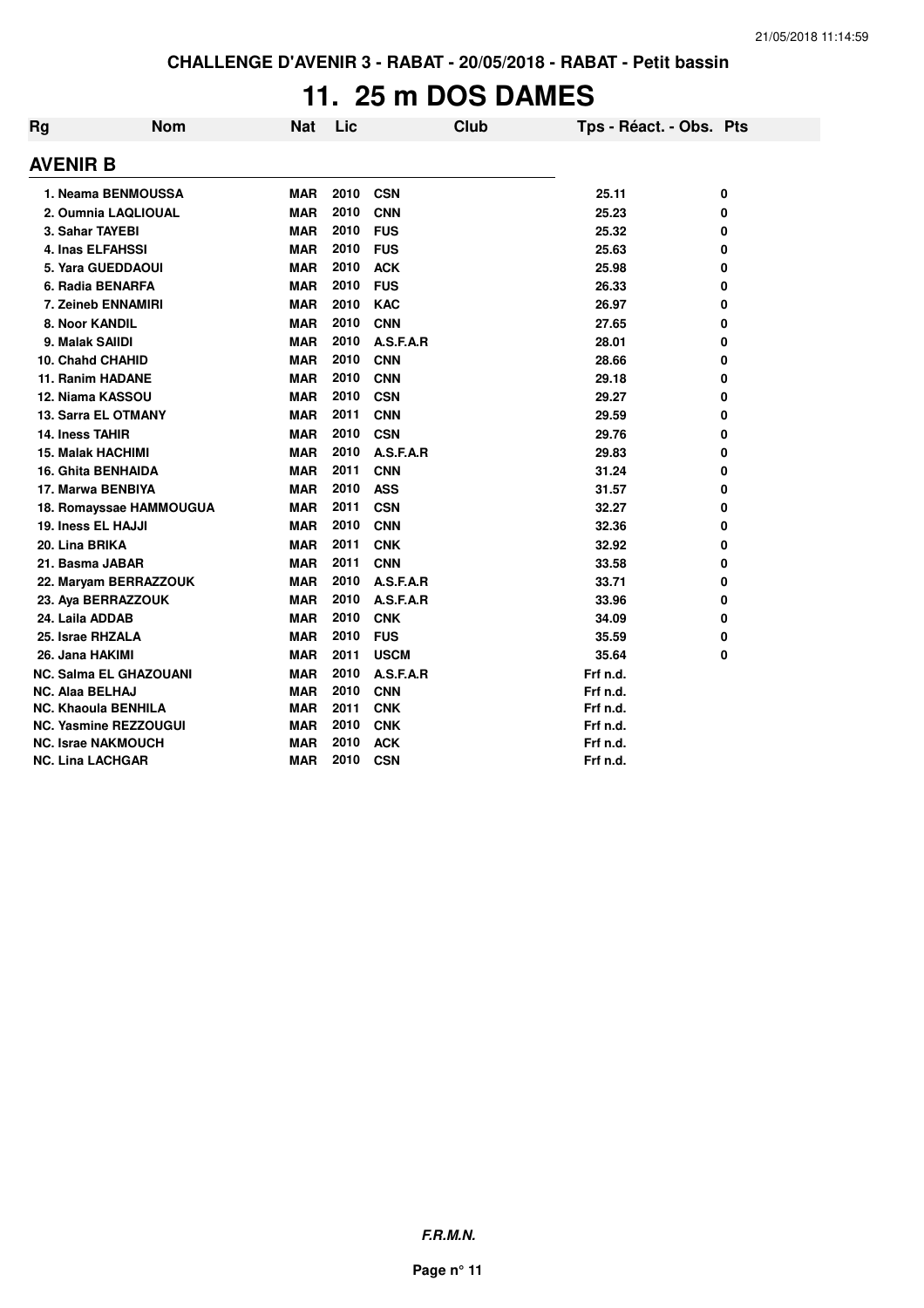### **12. 25 m DOS MESSIEURS**

| Rg              | <b>Nom</b>                       | <b>Nat</b> | Lic  | Club        | Tps - Réact. - Obs. Pts |   |
|-----------------|----------------------------------|------------|------|-------------|-------------------------|---|
| <b>AVENIR B</b> |                                  |            |      |             |                         |   |
|                 | 1. Houssam Badreddine MAACH      | <b>MAR</b> | 2010 | <b>CNN</b>  | 22.97                   | 0 |
|                 | 2. Nour Islam HADDI              | <b>MAR</b> | 2010 | A.S.F.A.R   | 24.13                   | 0 |
|                 | 3. Rayane NADIR                  | <b>MAR</b> | 2010 | <b>ASS</b>  | 24.69                   | 0 |
|                 | 4. Omar ILGUIM                   | <b>MAR</b> | 2010 | <b>CNN</b>  | 25.48                   | 0 |
|                 | <b>5. Saad MOUSTAHSSINE</b>      | <b>MAR</b> | 2010 | <b>FUS</b>  | 25.94                   | 0 |
|                 | 6. Adam Waleed EL HARCHAOUI      | <b>MAR</b> | 2010 | <b>FUS</b>  | 26.20                   | 0 |
|                 | 7. Mohamed Nizar BOUAYAD         | <b>MAR</b> | 2010 | <b>CNN</b>  | 26.25                   | 0 |
|                 | 8. Othmane TARMIDI               | <b>MAR</b> | 2010 | <b>CNN</b>  | 26.47                   | 0 |
|                 | 9. Houssam Eddine OBILAT         | <b>MAR</b> | 2010 | <b>CSN</b>  | 26.52                   | 0 |
|                 | 10. Mohamed BOUDZA               | <b>MAR</b> | 2010 | A.S.F.A.R   | 27.05                   | 0 |
|                 | 11. Ilyasse JABRAOUI             | <b>MAR</b> | 2010 | <b>CNN</b>  | 27.80                   | 0 |
| 12. Ilyas NUIJI |                                  | <b>MAR</b> | 2010 | <b>FUS</b>  | 28.39                   | 0 |
|                 | 13. Ismail SLIMANI               | <b>MAR</b> | 2010 | <b>USCM</b> | 28.77                   | 0 |
|                 | 14. Badr LAKHAL                  | <b>MAR</b> | 2011 | <b>CNN</b>  | 29.73                   | 0 |
|                 | 15. Salaheddine BOUROUYNE        | <b>MAR</b> | 2010 | <b>ACK</b>  | 30.41                   | 0 |
|                 | <b>16. Mohamed Anas ELAMRANI</b> | <b>MAR</b> | 2011 | <b>CNN</b>  | 31.41                   | 0 |
|                 | 17. Jad LEMGADDAR                | <b>MAR</b> | 2010 | A.S.F.A.R   | 32.07                   | 0 |
|                 | 18. Abdelali BELKHOUAJA          | <b>MAR</b> | 2010 | <b>CNK</b>  | 32.38                   | 0 |
|                 | <b>19. Chadi BOUCHEKIF</b>       | <b>MAR</b> | 2010 | A.S.F.A.R   | 34.36                   | 0 |
|                 | 20. Mohamed Anir OULAHYANE       | <b>MAR</b> | 2010 | <b>USCM</b> | 35.07                   | 0 |
|                 | 21. Gaaith MADANI                | <b>MAR</b> | 2010 | <b>IRT</b>  | 35.60                   | 0 |
|                 | 22. Haroune TNEAMOU              | <b>MAR</b> | 2010 | <b>CSN</b>  | 35.63                   | 0 |
|                 | 23. Anas BENKADDOUR              | <b>MAR</b> | 2010 | <b>CNN</b>  | 35.65                   | 0 |
|                 | 24. Yahya YAHYAOUI               | <b>MAR</b> | 2010 | <b>CNK</b>  | 38.16                   | 0 |
|                 | 25. Achraf SAKHSOUKH             | <b>MAR</b> | 2011 | <b>CSN</b>  | 39.53                   | 0 |
|                 | 26. Zoubeir NEJJAR               | <b>MAR</b> | 2010 | <b>USCM</b> | 41.97                   | 0 |
|                 | 27. Wissam TNEAMOU               | <b>MAR</b> | 2011 | <b>CSN</b>  | 54.82                   | 0 |
|                 | <b>NC. Jad AIT BENHAR</b>        | <b>MAR</b> | 2010 | <b>CNK</b>  | Frf n.d.                |   |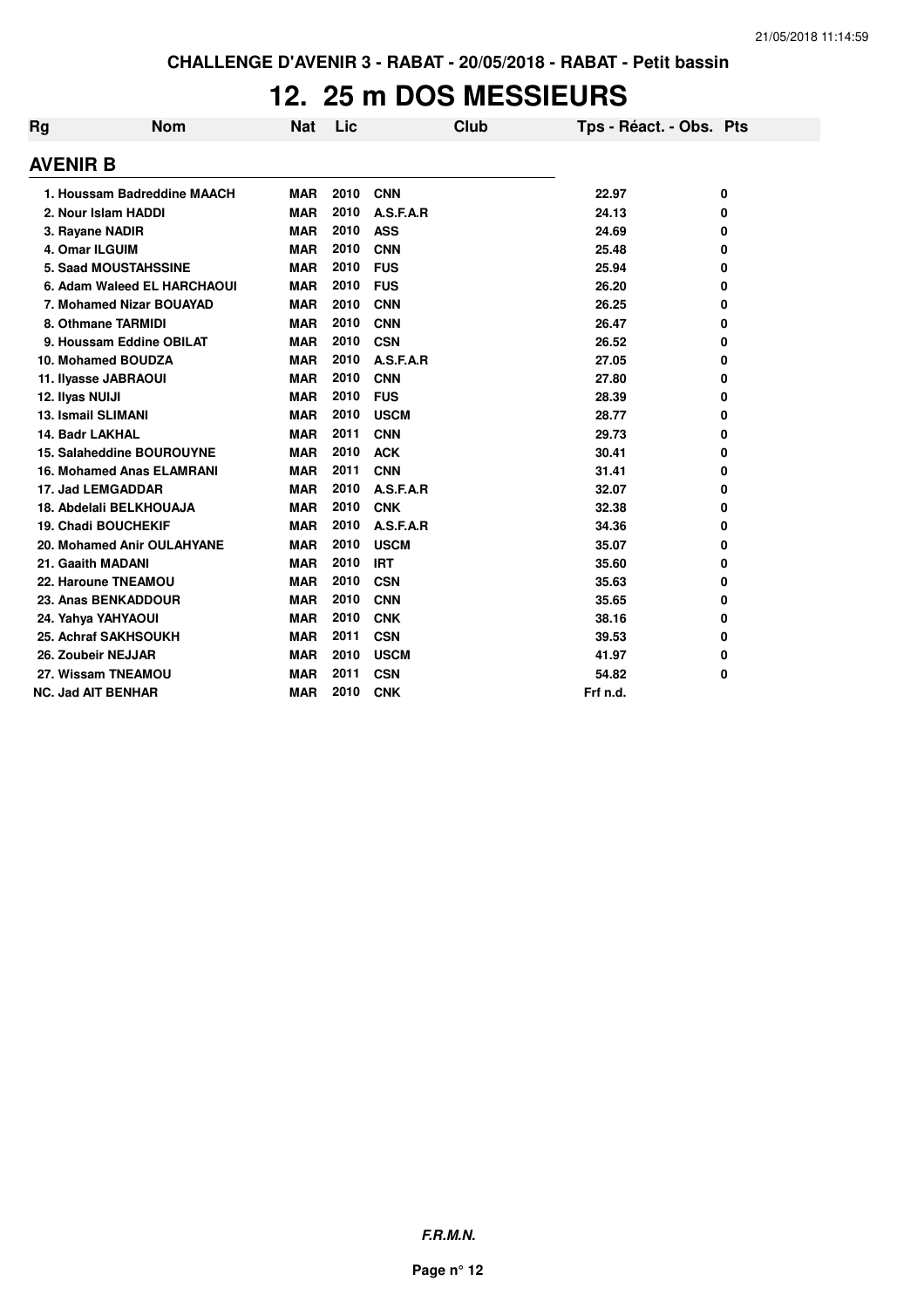# **13. 50 m DOS DAMES**

| Rg                        | <b>Nom</b> | <b>Nat</b> | Lic  | Club        | Tps - Réact. - Obs. Pts |     |
|---------------------------|------------|------------|------|-------------|-------------------------|-----|
| <b>AVENIR A</b>           |            |            |      |             |                         |     |
| 1. Arbab ELKHADIR         |            | <b>MAR</b> | 2009 | <b>KAC</b>  | 50.29                   | 155 |
| 2. Abir SAHTARI           |            | <b>MAR</b> | 2009 | <b>KAC</b>  | 50.41                   | 154 |
| 3. Ghita BENSLIMANE       |            | <b>MAR</b> | 2009 | <b>CNN</b>  | 52.27                   | 138 |
| 4. Marwa BARAKAT          |            | <b>MAR</b> | 2009 | <b>CNN</b>  | 53.01                   | 133 |
| 5. Lilya OUKHITI          |            | <b>MAR</b> | 2009 | <b>FUS</b>  | 53.37                   | 130 |
| 6. Meriem SEDDATI         |            | <b>MAR</b> | 2009 | <b>KAC</b>  | 53.78                   | 127 |
| 7. Meryem EL ALAMI        |            | <b>MAR</b> | 2009 | <b>FUS</b>  | 53.91                   | 126 |
| 8. Lamiae EL HADDAD       |            | <b>MAR</b> | 2009 | A.S.F.A.R   | 55.24                   | 117 |
| 9. Syrine BOUTRACHEH      |            | <b>MAR</b> | 2009 | <b>CNN</b>  | 55.36                   | 116 |
| <b>10. Ghita MOUMNI</b>   |            | <b>MAR</b> | 2009 | <b>FUS</b>  | 55.51                   | 115 |
| 11. Lina SALEM            |            | <b>MAR</b> | 2009 | <b>USCM</b> | 1:00.03                 | 91  |
| 12. Aya MINIYA            |            | <b>MAR</b> | 2009 | <b>FUS</b>  | 1:00.80                 | 88  |
| 13. Ghita FATIH           |            | <b>MAR</b> | 2009 | A.S.F.A.R   | 1:01.17                 | 86  |
| 14. Aya SAKHRAOUI         |            | <b>MAR</b> | 2009 | <b>CSN</b>  | 1:01.27                 | 86  |
| 15. Lina ALLA             |            | <b>MAR</b> | 2009 | A.S.F.A.R   | 1:01.28                 | 86  |
| <b>16. Ines ETTOUHAMI</b> |            | <b>MAR</b> | 2009 | <b>KAC</b>  | 1:01.49                 | 85  |
| 17. Aya CHAHID            |            | <b>MAR</b> | 2009 | A.S.F.A.R   | 1:02.75                 | 80  |
| 18. Meryem BAMHAOUED      |            | <b>MAR</b> | 2009 | A.S.F.A.R   | 1:02.97                 | 79  |
| 19. Noha JEKKI            |            | <b>MAR</b> | 2009 | <b>CSN</b>  | 1:04.12                 | 75  |
| 20. Douae ABETTI          |            | <b>MAR</b> | 2009 | <b>FUS</b>  | 1:04.54                 | 73  |
| 21. Nour Adoha BOUKHRIS   |            | <b>MAR</b> | 2009 | <b>FUS</b>  | 1:05.20                 | 71  |
| 22. Sara KAIMECH          |            | <b>MAR</b> | 2009 | A.S.F.A.R   | 1:06.55                 | 67  |
| 23. Hiba ELHATA           |            | <b>MAR</b> | 2009 | <b>FUS</b>  | 1:08.33                 | 62  |
| 23. Nada BOULKHEIR        |            | <b>MAR</b> | 2009 | <b>KAC</b>  | 1:08.33                 | 62  |
| 25. Nour RABII            |            | <b>MAR</b> | 2009 | <b>FUS</b>  | 1:11.89                 | 53  |
| 26. Maryem BAIL           |            | <b>MAR</b> | 2009 | <b>CNN</b>  | 1:13.58                 | 49  |
| 27. Amira OUCHID          |            | <b>MAR</b> | 2009 | <b>KAC</b>  | 1:14.01                 | 48  |
| 28. Iness KHATORI         |            | <b>MAR</b> | 2009 | A.S.F.A.R   | 1:15.92                 | 45  |
| <b>NC. Marwa EL OUADI</b> |            | <b>MAR</b> | 2009 | <b>CNN</b>  | Frf n.d.                |     |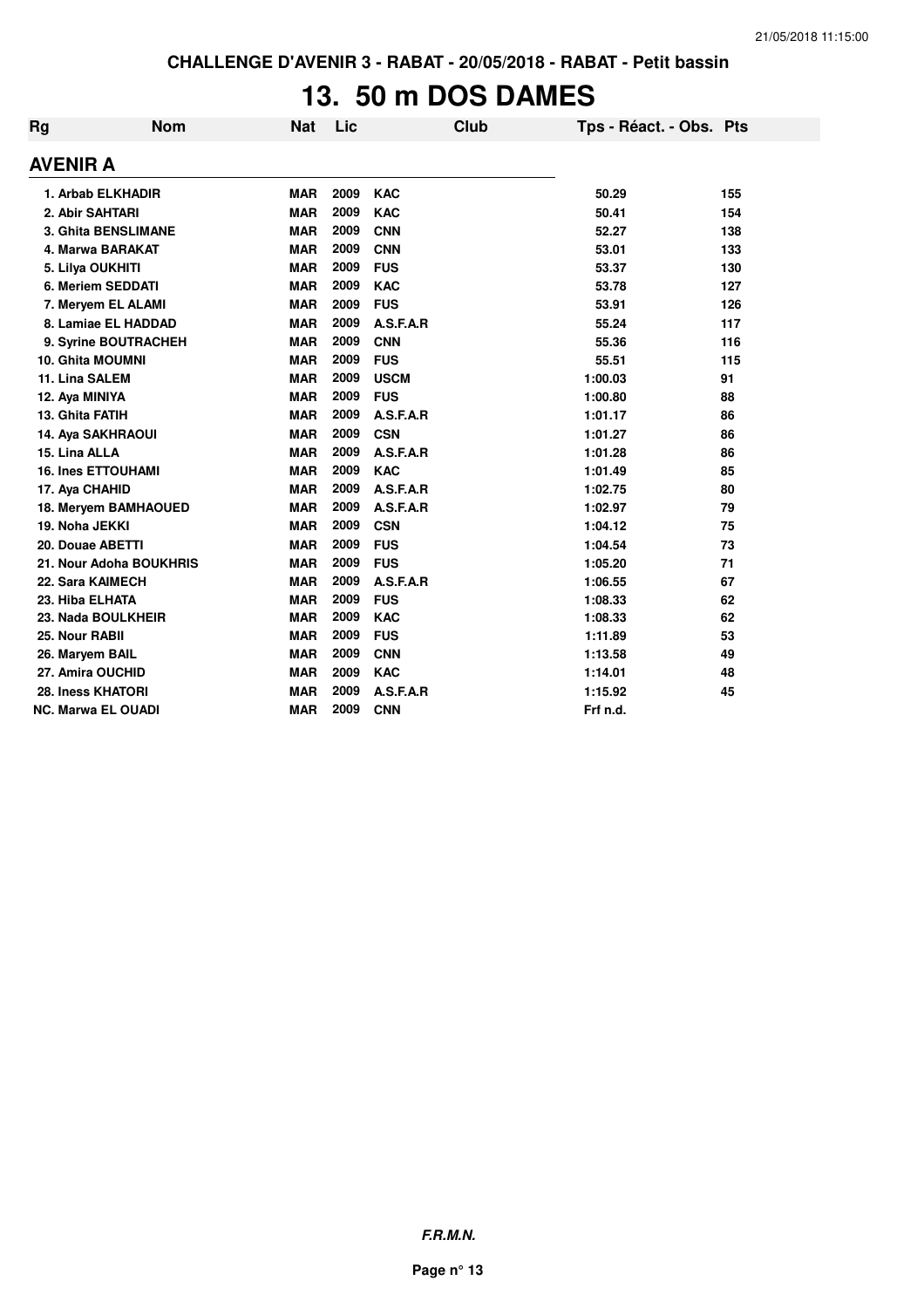### **14. 50 m DOS MESSIEURS**

| Rg                     | <b>Nom</b>                           | <b>Nat</b> | Lic  | <b>Club</b> | Tps - Réact. - Obs. Pts |     |
|------------------------|--------------------------------------|------------|------|-------------|-------------------------|-----|
| <b>AVENIR A</b>        |                                      |            |      |             |                         |     |
|                        | 1. Souhail AISSAOUI                  | <b>MAR</b> | 2009 | <b>CNN</b>  | 46.01                   | 142 |
|                        | 2. Omar KAMAL                        | <b>MAR</b> | 2009 | <b>USCM</b> | 46.78                   | 135 |
| 3. Ali ZAMANI          |                                      | <b>MAR</b> | 2009 | <b>USCM</b> | 51.38                   | 102 |
|                        | 4. Ahmed Amine CHEBIHI               | <b>MAR</b> | 2009 | <b>KAC</b>  | 54.49                   | 85  |
|                        | 5. Ali EL AMRANI                     | <b>MAR</b> | 2009 | <b>CNN</b>  | 55.00                   | 83  |
| 6. Adham SAID          |                                      | <b>MAR</b> | 2009 | <b>USCM</b> | 55.52                   | 81  |
|                        | 7. Aymane NAIT MBARK                 | <b>MAR</b> | 2009 | <b>CNN</b>  | 56.08                   | 78  |
|                        | 8. Amjad SGHIOURI ELIDRISSI          | <b>MAR</b> | 2009 | <b>CNN</b>  | 56.52                   | 76  |
|                        | 9. Anas AIT BARGACH                  | <b>MAR</b> | 2009 | <b>ASS</b>  | 57.34                   | 73  |
|                        | <b>10. Khalil AKIRTAS</b>            | <b>MAR</b> | 2009 | <b>FUS</b>  | 57.69                   | 72  |
|                        | 11. Salaheddine ELHACHEMI            | <b>MAR</b> | 2009 | <b>ASS</b>  | 58.48                   | 69  |
|                        | 11. Mohamed Islam GHZALA             | <b>MAR</b> | 2009 | <b>FUS</b>  | 58.48                   | 69  |
|                        | 13. Mohamed Selim BENCHEKROUN        | <b>MAR</b> | 2009 | <b>CNN</b>  | 59.11                   | 67  |
|                        | <b>14. Tikhon TSINAMDZGVRISHVILI</b> | <b>RUS</b> | 2009 | <b>ASS</b>  | 1:00.82                 | 61  |
|                        | 15. Rayane HASSOUN                   | <b>MAR</b> | 2009 | <b>CSN</b>  | 1:00.91                 | 61  |
| 16. Taha LAHLOU        |                                      | <b>MAR</b> | 2009 | <b>ASS</b>  | 1:01.38                 | 60  |
|                        | 17. Abdellatif LADIMAT               | <b>MAR</b> | 2009 | <b>CNN</b>  | 1:02.11                 | 57  |
|                        | 18. Nassim EL AOUSSI                 | <b>MAR</b> | 2009 | A.S.F.A.R   | 1:02.17                 | 57  |
|                        | 19. Mohamed EL KACIMI                | <b>MAR</b> | 2009 | <b>CNN</b>  | 1:04.05                 | 52  |
|                        | 20. Ilyas LAMGHARI                   | <b>MAR</b> | 2009 | <b>FUS</b>  | 1:04.96                 | 50  |
|                        | 21. Nizar LAMCHICHI                  | <b>MAR</b> | 2009 | <b>FUS</b>  | 1:06.22                 | 47  |
|                        | 22. Omar FOUKAHY                     | <b>MAR</b> | 2009 | <b>FUS</b>  | 1:07.49                 | 45  |
|                        | 23. Aymane JRHIRID                   | <b>MAR</b> | 2009 | <b>KAC</b>  | 1:10.28                 | 40  |
|                        | 24. Yahya MOUNZIH                    | <b>MAR</b> | 2009 | <b>ASS</b>  | 1:10.54                 | 39  |
|                        | 25. Albaraa ESSAIHI                  | <b>MAR</b> | 2009 | <b>ASS</b>  | 1:11.23                 | 38  |
|                        | 26. Mehdi LAKHAL                     | <b>MAR</b> | 2009 | <b>CNN</b>  | 1:36.29                 | 15  |
|                        | <b>NC. Marwane SALHI</b>             | <b>MAR</b> | 2009 | <b>CNK</b>  | Frf n.d.                |     |
|                        | <b>NC. Adam EBRAHIMI</b>             | <b>MAR</b> | 2009 | <b>CNN</b>  | Frf n.d.                |     |
|                        | <b>NC. Mohamed HIBAOUI</b>           | <b>MAR</b> | 2009 | <b>CSN</b>  | Frf n.d.                |     |
| <b>NC. Ilyas HADRI</b> |                                      | <b>MAR</b> | 2009 | <b>CSN</b>  | Frf n.d.                |     |
|                        | <b>NC. Adnane LAHBOUB</b>            | <b>MAR</b> | 2009 | <b>USCM</b> | Frf n.d.                |     |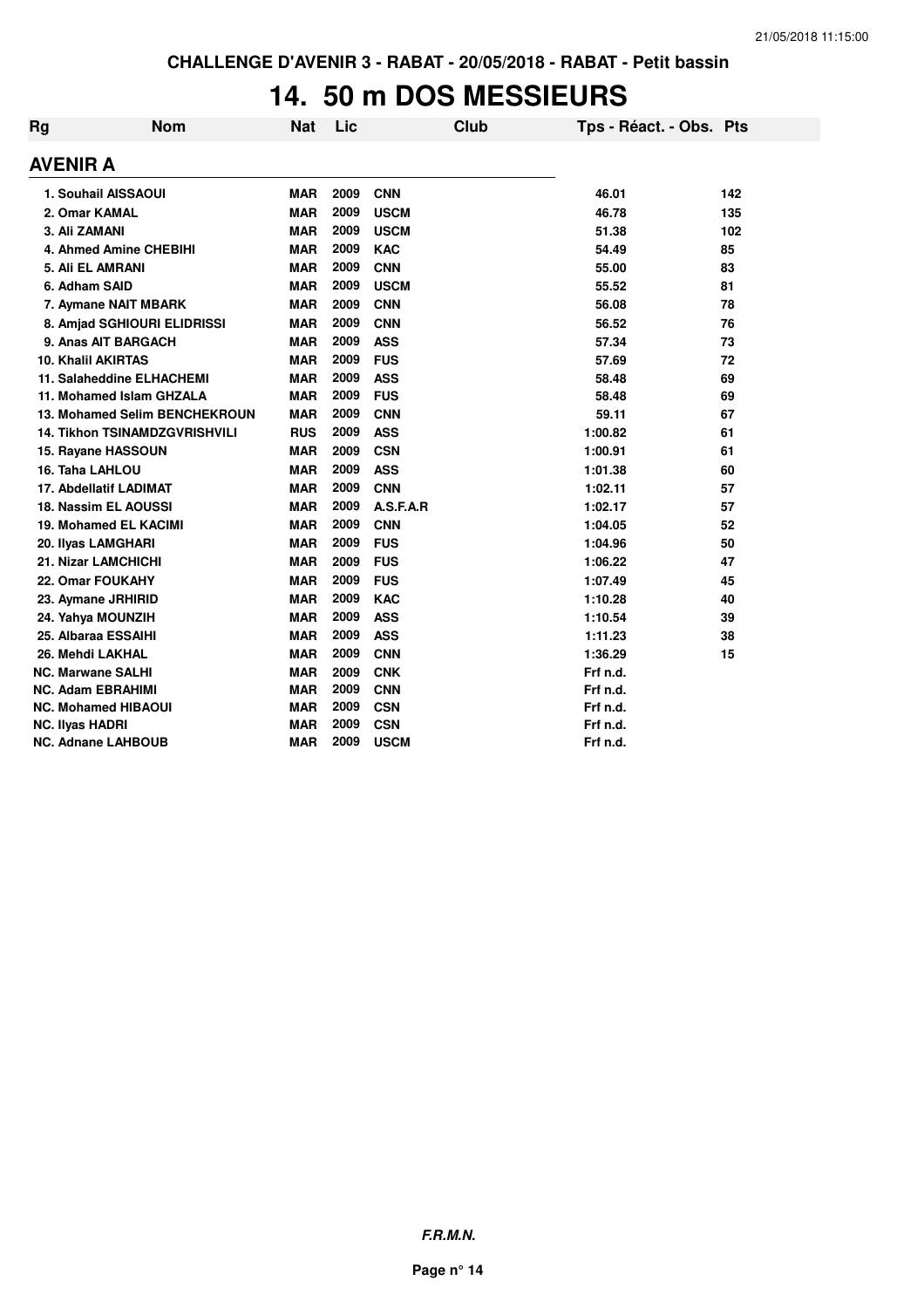### **15. 4 x 25 m NAGE LIBRE DAMES**

| Rg | <b>Nom</b>                 | Nat        | Lic      |            | <b>Club</b> | Tps - Réact. - Obs. Pts |   |
|----|----------------------------|------------|----------|------------|-------------|-------------------------|---|
|    | <b>AVENIR A</b>            |            |          |            |             |                         |   |
|    | 1. Syrine BOUTRACHEH       | <b>MAR</b> | 2009     | <b>CNN</b> |             | 1:18.89                 | 0 |
|    | <b>Ghita KHARMICH</b>      | <b>MAR</b> | 2009     | <b>CNN</b> |             |                         | 0 |
|    | <b>Ghita BENSLIMANE</b>    | <b>MAR</b> | 2009     | <b>CNN</b> |             |                         | 0 |
|    | <b>Marwa BARAKAT</b>       |            | 2009     | <b>CNN</b> |             |                         | 0 |
|    | 2. Nada BOULKHEIR          | MAR        | 2009     | <b>KAC</b> |             | 1:20.70                 | 0 |
|    | <b>Arbab ELKHADIR</b>      | MAR        | 2009     | <b>KAC</b> |             |                         | 0 |
|    | <b>Ines ETTOUHAMI</b>      | <b>MAR</b> | 2009     | <b>KAC</b> |             |                         | 0 |
|    | <b>Amira OUCHID</b>        | <b>MAR</b> | 2009     | <b>KAC</b> |             |                         | 0 |
|    | 3. Aya SAKHRAOUI           | <b>MAR</b> | 2009     | <b>CSN</b> |             | 1:25.80                 | 0 |
|    | <b>Merwa AITBELAID</b>     | <b>MAR</b> | 2009     | <b>CSN</b> |             |                         | 0 |
|    | Myriam KACIMI              | <b>MAR</b> | 2009     | <b>CSN</b> |             |                         | 0 |
|    | Zainab EL KHDARI           | <b>MAR</b> | 2009     | <b>CSN</b> |             |                         | 0 |
|    | 4. Malak DOUKALI           | <b>MAR</b> | 2009     | <b>ACK</b> |             | 1:29.59                 | 0 |
|    | Rania BALITI               | MAR        | 2009     | <b>ACK</b> |             |                         | 0 |
|    | <b>Maha AZDAD</b>          | MAR        | 2009     | <b>ACK</b> |             |                         | 0 |
|    | <b>Malak LAHLIMI</b>       | MAR        | 2009     | <b>ACK</b> |             |                         | 0 |
|    | 5. Douae ABETTI            | <b>MAR</b> | 2009     | <b>FUS</b> |             | 1:32.33                 | 0 |
|    | Lina BOUZAGBAH             | <b>MAR</b> | 2009     | <b>FUS</b> |             |                         | 0 |
|    | <b>Nour Adoha BOUKHRIS</b> | <b>MAR</b> | 2009     | <b>FUS</b> |             |                         | 0 |
|    | <b>Meryem EL ALAMI</b>     | <b>MAR</b> | 2009     | <b>FUS</b> |             |                         | 0 |
|    | 6. Lina ALLA               | MAR        | 2009     | A.S.F.A.R  |             | 1:39.91                 | 0 |
|    | <b>Ghita FATIH</b>         | <b>MAR</b> | 2009     | A.S.F.A.R  |             |                         | 0 |
|    | Alae CHAHID                | MAR        | 2009     | A.S.F.A.R  |             |                         | 0 |
|    | <b>Aya CHAHID</b>          | MAR        | 2009     | A.S.F.A.R  |             |                         | 0 |
|    | 7. Riham LEBDAR            | <b>MAR</b> | 2009     | <b>ASS</b> |             | 1:41.10                 | 0 |
|    | <b>Maryam BOUJENDAR</b>    | <b>MAR</b> | 2009     | <b>ASS</b> |             |                         | 0 |
|    | <b>Kenza BENALLAL</b>      | <b>MAR</b> | 2009     | <b>ASS</b> |             |                         | 0 |
|    | <b>Rim ALOUACH</b>         | MAR        | 2009     | <b>ASS</b> |             |                         | 0 |
|    | <b>AVENIR B</b>            |            |          |            |             |                         |   |
|    |                            |            |          |            |             |                         |   |
|    | 1. Oumnia LAQLIOUAL        | <b>MAR</b> | 2010     | <b>CNN</b> |             | 1:29.89                 | 0 |
|    | <b>Noor KANDIL</b>         | <b>MAR</b> | 2010     | <b>CNN</b> |             |                         | 0 |
|    | <b>Ranim HADANE</b>        | MAR        | 2010     | <b>CNN</b> |             |                         | 0 |
|    | <b>Chahd CHAHID</b>        | <b>MAR</b> | 2010     | <b>CNN</b> |             |                         | 0 |
|    | 2. Radia BENARFA           | MAR        | 2010     | <b>FUS</b> |             | 1:32.46                 | 0 |
|    | <b>Israe RHZALA</b>        | <b>MAR</b> | 2010 FUS |            |             |                         | 0 |
|    | <b>Sahar TAYEBI</b>        | <b>MAR</b> | 2010 FUS |            |             |                         | 0 |
|    | <b>Inas ELFAHSSI</b>       | <b>MAR</b> | 2010     | <b>FUS</b> |             |                         | 0 |
|    | 3. Neama BENMOUSSA         | MAR        | 2010     | <b>CSN</b> |             | 1:39.50                 | 0 |
|    | <b>Iness TAHIR</b>         | MAR        | 2010     | <b>CSN</b> |             |                         | 0 |
|    | Niama KASSOU               | MAR        | 2010     | <b>CSN</b> |             |                         | 0 |
|    | Romayssae HAMMOUGUA        | <b>MAR</b> | 2011     | <b>CSN</b> |             |                         | 0 |
|    | 4. Aya BERRAZZOUK          | <b>MAR</b> | 2010     | A.S.F.A.R  |             | 1:48.43                 | 0 |
|    | <b>Malak SAIIDI</b>        | MAR        | 2010     | A.S.F.A.R  |             |                         | 0 |
|    | <b>Malak HACHIMI</b>       | MAR        | 2010     | A.S.F.A.R  |             |                         | 0 |
|    | <b>Rime CHAQRANI</b>       | MAR        | 2010     | A.S.F.A.R  |             |                         | 0 |